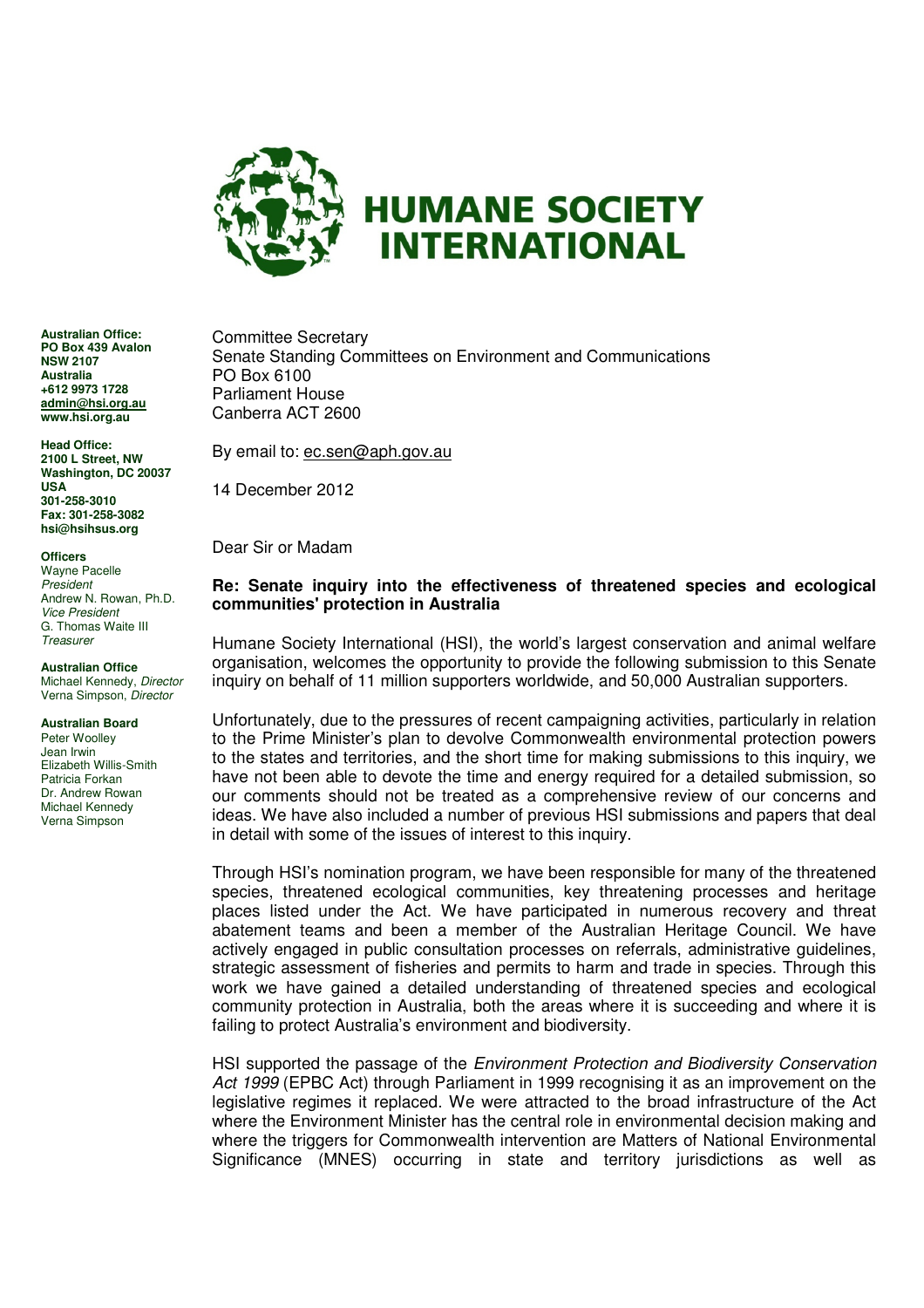Commonwealth. We also saw significant potential for the Commonwealth to engage proactively in biodiversity conservation through Chapter 5 of the Act.

Unfortunately, much of the potential within the EPBC Act has not been realised due to insufficient political will and an ongoing failure to direct sufficient resources to its implementation. The potential for the EPBC Act to be a powerful and effective tool for environment protection and biodiversity conservation remains and can be realised with increased political support and financial resourcing, and important amendments to strengthen some of its provisions. Amendments in 2006 that created a triage and drip feed process for listing threatened species, threatened ecological communities, key threatening processes and heritage places on the EPBC Act need to be repealed and the previous process reinstated with improvements and adequate funding to ensure all that warrants protection under the EPBC Act receives it. It should be that the Minister is required to maintain up to date and comprehensive lists, on the basis of current knowledge, and that all species, ecological communities, key threatening processes and heritage places nominated for protection in good faith be duly assessed within prompt statutory timelines.

The EPBC Act can only protect those species and places already listed as Matter of National Environment Significance. In an ideal world, the Act's schedules should reflect all known threatened species and places caught under the current breadth of MNES triggers. Unfortunately, the schedules under the EPBC are updated primarily through a public process nomination system. The reality is that this process will take decades before a comprehensive representation of all MNES can be achieved. It is not good conservation. As we note in our submission, the Commonwealth should instigate a system that speedily reviews all candidates for listing as MNES and should provide the resources that would allow this to be achieved.

The recent reforms proposed under the Council of Australian Governments (COAG) to hand over approval powers to State and Territory Governments is of significant concern to HSI and our partner organisations, which has led to the development of the 'Protect the Laws that Protect the Places You Love' campaign alliance, which now consists of over 35 groups united in our aim to rally against the COAG reforms underway. More information on our campaign can be viewed at www.placesyoulove.org We believe that these reforms will result in a setback on decades of progress towards the conservation of threatened species and ecological communities, threatening commitments Australia has made at the international level. Whilst we understand that the recent COAG meeting held on  $7<sup>th</sup>$ December 2012 has resulted in a delay in these reforms, we remain concerned that if approval powers in particular are handed over to State and Territory Governments it will have detrimental impacts on the conservation status of many threatened species and ecological communities.

The attached comments seek to address each of the inquiry's terms of reference in turn. HSI would be pleased to provide further information or clarification on any of these points as required.

Yours sincerely

Alexia Wellbelove Senior Program Manager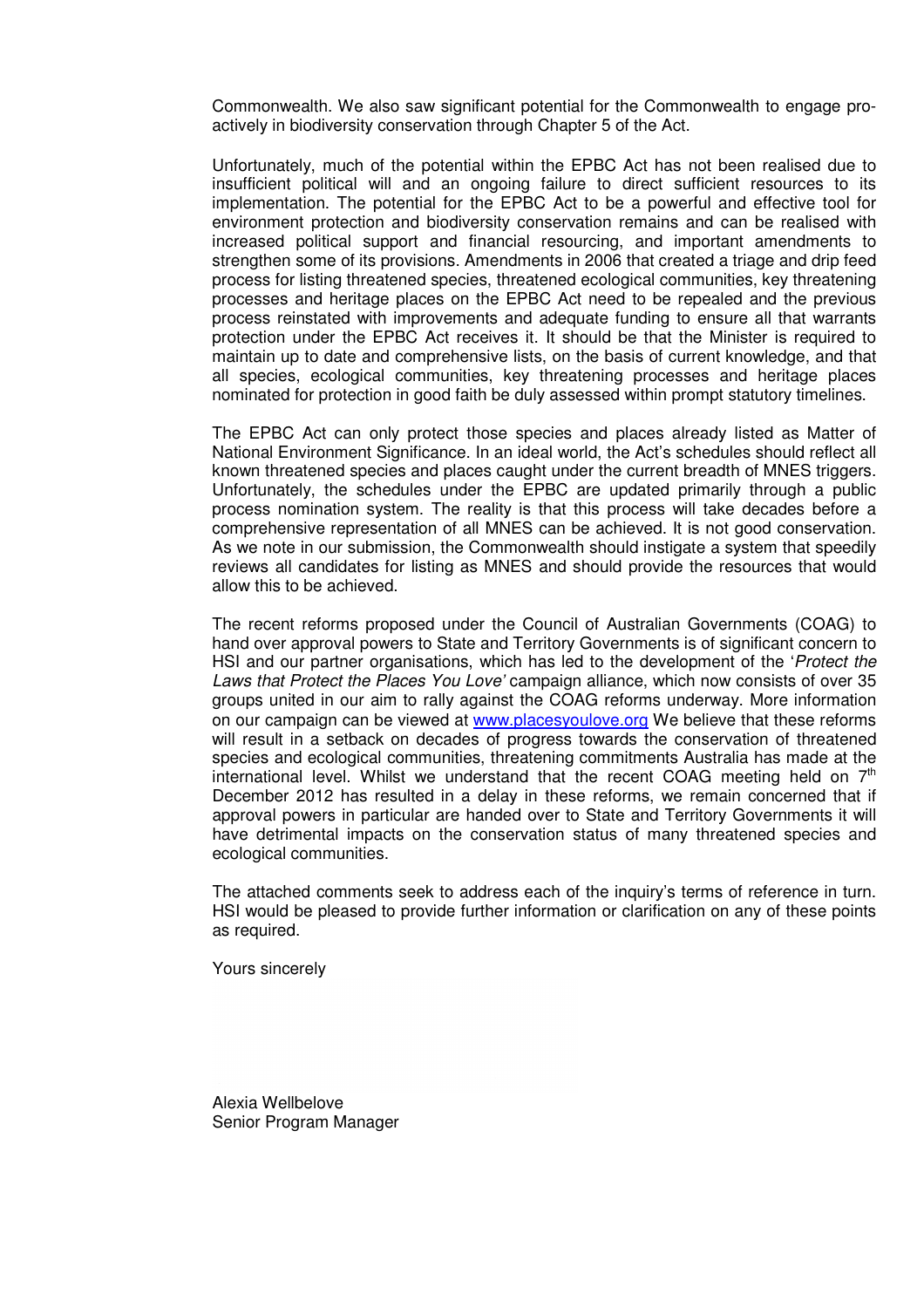

# **Humane Society International Submission to Senate inquiry into the effectiveness of threatened species and ecological communities' protection in Australia**

Humane Society International (HSI) has been responsible for the listing of many threatened species, threatened ecological communities, key threatening processes and heritage places under the *Environment Protection and Biodiversity Conservation Act 1999* (EPBC Act). We have participated in numerous recovery and threat abatement teams and been a member of the Australian Heritage Council. We have actively engaged in public consultation processes on referrals, administrative guidelines, strategic assessment of fisheries and permits to harm and trade in species. It is with the background of this experience, and the detailed understanding of threatened species and ecological community protection in Australia we have gained in this process, that we provide the Committee with the following submission.

The following comments seek to address each of the inquiry's terms of reference in turn.

#### *a) management of key threats to listed species and ecological communities;*

It is clear that when sufficient resources and expertise are applied to conservation programs or actions that focus on a particular species they can be effective. However, currently there are insufficient resources available to deal with the magnitude of the threats facing threatened species and communities, so that many are still in decline despite being listed under the EPBC Act.

Unfortunately, much of the potential within the EPBC Act to manage threats to listed species and communities has not been realised due to insufficient political will and an ongoing failure to direct sufficient resources to its implementation. The potential for the EPBC Act to be a powerful and effective tool for environment protection and biodiversity conservation remains, and can be realised with increased political support and financial resourcing and important amendments to strengthen some of its provisions. Amendments in 2006 that created a triage and drip feed process for listing threatened species, threatened ecological communities, key threatening processes and heritage places on the EPBC Act need to be repealed and the previous process reinstated with improvements. Adequate funding is also required to ensure all that warrants protection under the EPBC Act receives it. The Minister should be required to maintain up to date and comprehensive lists, on the basis of current knowledge. All species, ecological communities, key threatening processes and heritage places nominated for protection in good faith should be duly assessed within prompt statutory timelines.

#### **HSI recommends that substantially more funds and other resourcing be made available and directed towards improving the conservation status of listed species and ecological communities.**

HSI has witnessed the ongoing decline of several species and ecological communities despite listing on the EPBC Act. The Cumberland Plain Woodland, nominated by HSI and subsequently listed as endangered in 1998, was nominated again by HSI in 2007 and subsequently upgraded to being listed as critically endangered in 2009. And this is just one of many examples. This ongoing decline is often the result of the absence of an effective recovery plan or other pro-active conservation measures under the EPBC Act, leaving conservation actions to the limitations of the assessment and approval processes.

In our view, one of the main limitations in the assessment and approval processes is the failure to address cumulative impacts. Whilst there remains no ability to undertake an overall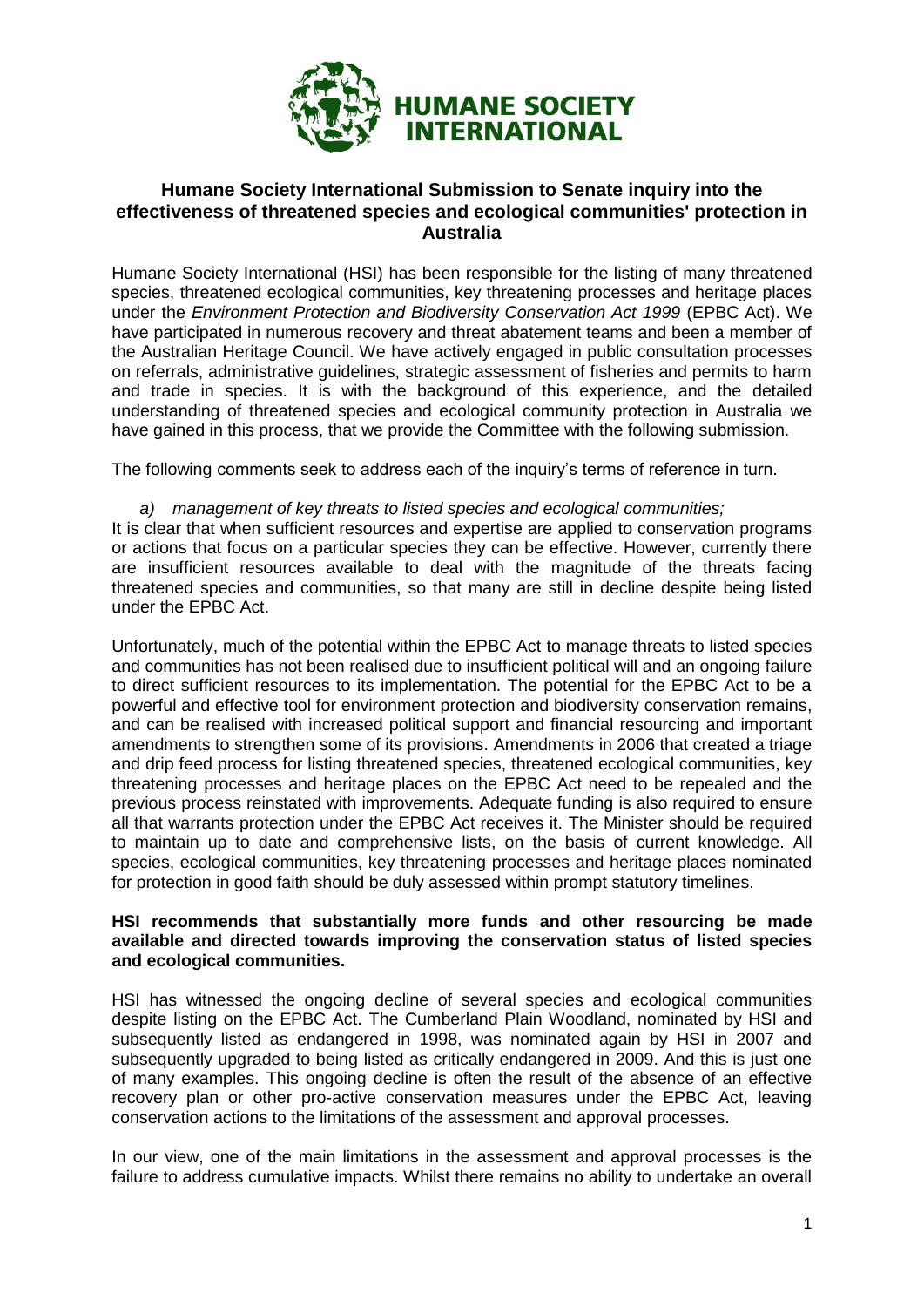

assessment of a species or communities' health, it is inevitable that threatened species and ecological communities will continue to face the same threats which are the reason for their decline.

## **HSI therefore recommends that cumulative impacts be considered for threatened species and ecological communities.**

HSI also considers the listing of key threatening processes under the EPBC Act to be too slow, with many of HSI's nominations taking at least three years from submission date to listing. In one example, a nomination for a key threatening process submitted in October 2005 is still under consideration by the Minister with a decision on the outcome repeatedly delayed and now scheduled for early 2013, eight years later. Once listed, the subsequent development of threat abatement plans, where these are required to be developed, is also a slow process which further delays implementation or amelioration of the threats on the ground.

#### **HSI recommends that the mandatory production of a threat abatement plan for each key threatening process in response to the listing, with specified funding provided for the implementation of the plan.**

*b) development and implementation of recovery plans;*

As noted above, recovery plans are not a required action as a result of listing under the EPBC Act. For example the critically endangered Cumberland Plain Woodland has no recovery plan to direct recovery or conservation efforts.

For those species that will benefit from the development of a recovery plan, there is often a significant time lag from the date of the species being listed to the recovery plan being finalised and in place. For example the Grey-headed Flying-fox was listed under the EPBC Act as vulnerable in November 2001. Since that time, a recovery plan has been in preparation, which is being led by the New South Wales Government. Frustratingly, more than 11 years and no doubt many drafts later, we are yet to have a final recovery plan for the species. This is a totally unacceptable situation, with significant delays being a common occurrence.

## **HSI therefore recommends the mandatory production of recovery plans after listing of a species or community under the Act, and that these be produced within a specified timeframe, for example two years.**

Once a recovery plan is made, section 279(2) the EPBC Act requires that an evaluation of the recovery plan be undertaken at intervals of not longer than five years. Recovery plans for two listed shark species, the critically endangered east coast population of the grey nurse shark and the vulnerable great white shark, were both made in 2002 after the two species were listed under the EPBC Act. The review of both recovery plans began in 2008 (one year after the required five year limit period). However at the end of 2012, we are still yet to see a public consultation period for either species' recovery plan. This means that in reality by the time the review itself has concluded, ten years will have passed since the recovery plans were made, meaning that the recovery plans should be on their second review and not just their second iteration. In the meantime the conservation of these species continues, but with no funding to direct research on the out-dated recovery plans already in place. This has contributed, in the case of the great white shark, to uninformed and unscientific comments in the media about the conservation status of this species. HSI believes that had there been an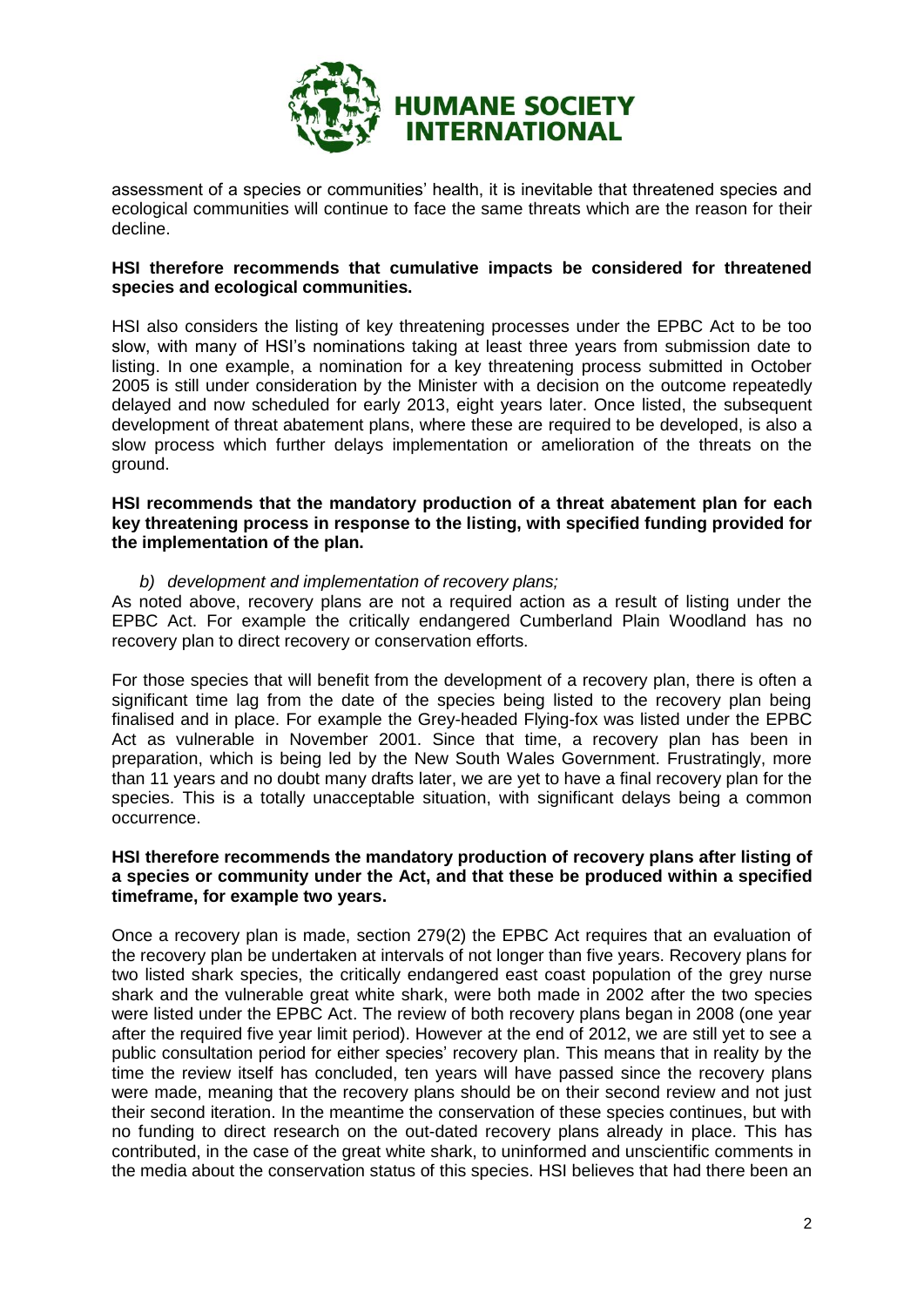

up-to-date and well-funded recovery plan in place in this period, many of these inaccuracies about the status of the great white shark could have been avoided, and potentially we could have had some of the questions being asked about these species on their way to being answered as a result of well-directed research funding identified in the recovery plan.

This situation is by no means limited to these two species. HSI considers that insufficient departmental and scientific resources are currently allocated to the important task of maintaining, implementing and reviewing recovery plans which must be rectified if we are to address species conservation, particularly for the more 'controversial' species.

The development of recovery plans involves the identification of a list of priority actions which necessarily need to be undertaken to improve the conservation status of the listed species or ecological community, with the ultimate aim being removal from listing under the EPBC Act. HSI has been a participant in this process on many occasions. However, despite many experts putting significant time and resources into getting these recovery plans correct and finalised, there is no specific funding source available to ensure that the actions set out under the recovery plan can be implemented. As a result, many recovery plans are little more than documents that sit gathering dust on the shelves of Canberra bureaucrat's offices.

HSI believes that the development of recovery plans is essential to reverse the decline of threatened listed species and would go a long way towards reversing the biodiversity crisis in Australia. However, with no publicly available measure of implementation it is difficult to understand what the hurdles are to proper implementation of current recovery plans.

#### **HSI recommends that increased and dedicated resources be allocated to funding the implementation and review of recovery plans.**

# *c) management of critical habitat across all land tenures;*

-

EPBC Act provisions for conservation agreements, covenants, conservation orders, conservation zones, critical habitat protection, important cetacean areas, bioregional plans, recovery plans, wildlife conservation plans and threat abatement plans are all underutilised and underfunded. Given sufficient political will and financial resourcing, they all offer considerable scope for biodiversity protection.

The following is taken from an HSI paper<sup>1</sup> presented at the Environmental Defender's Office (EDO) National Conference in Sydney in March 2005

<span id="page-4-0"></span>"*There has also been a dearth of critical habitat listings under the EPBC Register of Critical Habitat. Despite a 2001 election commitment from the Coalition to list on the Register, all the critical habitats of all endangered and critically endangered species, only eight critical habitats have been listed for five species. Only four habitats for two species have been listed in mainland Australia, while the rest are on Australia's sub-Antarctic islands. Whereas hundreds of critical habitats have been identified in the Recovery Plans that the TSSC has approved and the Minister has gazetted. How hard can it be to transfer what has been identified in Recovery Plans across to the Register? Yet, ignoring the will of the Parliament in creating the Register and the election commitment, DEH has argued gazetting critical habitats on the Register is not a priority. They simply refuse to do it.* 

<sup>1</sup> Grumpy Old Greenies - lamenting waiting lists, wasted opportunities and wayward pork barrelling in Australia's biodiversity programs, Humane Society International A paper presented at the Environmental Defender's Office National Conference May 2005*.* Available at [http://www.hsi.org.au/editor/assets/admin/Grumpy\\_Old\\_Greenies.pdf](http://www.hsi.org.au/editor/assets/admin/Grumpy_Old_Greenies.pdf)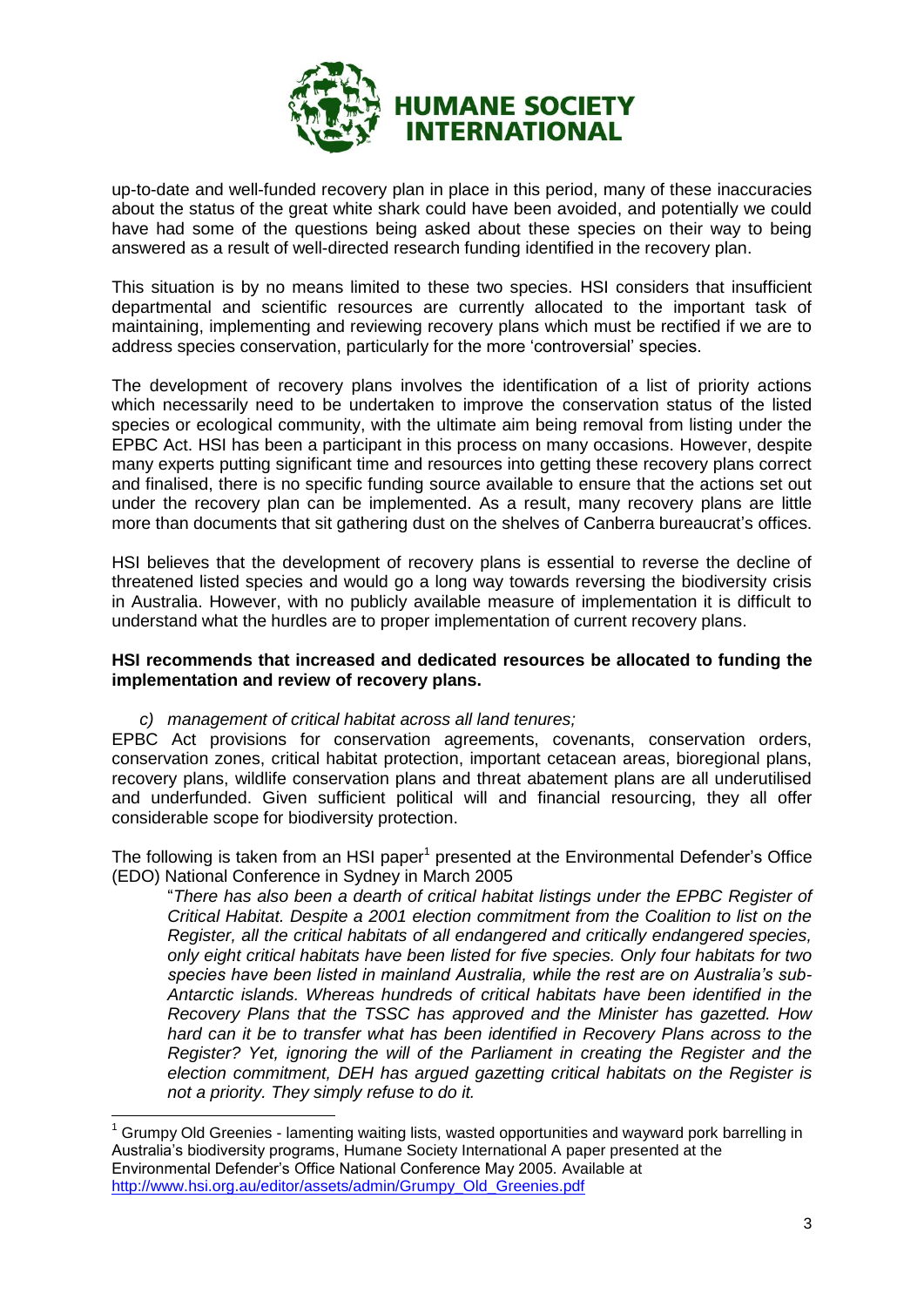

*We are told listing critical habitats is simply not a priority for high profile and publicly adored endangered species such as marine turtles, the humpback whale, the blue whale and even the grey nurse shark, which perilously close to extinction, has not had its nineteen tiny and clearly demarcated critical habitats listed on the Register. (DEH argues that declaring a Marine Reserve at the Cod Grounds critical habitat site is the utmost top priority for the grey nurse shark – agreed - but even that has been promised for two years and not been delivered!).* 

*HSI has provided the Commonwealth with the data to allow it to list critical habitats for well over 60 species in the Register, but all our applications have been ignored".*

Since this paper was written things have gotten far worse with the Hawke report recommending deleting of the Critical Habitat Register from the EPBC Act which the Government has accepted and plans to amend the EPBC Act accordingly in 2013. The Critical Habitat Register must be maintained in the EPBC and it should be mandatory for all species/and community critical habitats to be listed and consequently protected.

#### **HSI recommends that the Critical Habitat Register be maintained and fully utilised to ensure the protection of critical habitat areas.**

In 2010, HSI and WWF-Australia published a report '*Protecting Critical Marine Habitats: the key to conserving our threatened marine species'<sup>2</sup>* . Although focussed on the marine environment, the recommendations of this report can be equally applied in most cases to critical habitat on both land and sea. The report recommended that critical habitat be identified and protected as an essential step to stem the rapid decline of our biodiversity. It had ten recommendations as follows:

- *1. Develop and implement a long term critical habitat protection strategy that:*
	- *a. Is a core element of the National Biodiversity Strategy (NBS) and includes timebound, quantitative targets for systematically identifying and protecting critical habitats;*
	- *b. Includes estimates for the financial requirements and levels of investment required to achieve the strategy's aims;*
	- *c. Recognises that Indigenous people have specific legal and cultural responsibilities and rights to marine areas. Any form of protected area should result from meaningful dialogue and full prior informed consent of Traditional Owners, and should not extinguish the marine Native Title rights of Indigenous people.*
- *2. Utilise the Commonwealth marine bioregional planning process to identify and protect critical habitats for threatened marine species.*
- *3. Develop a wide range of implementing provisions to strengthen critical habitat protection across all jurisdictions.*
- *4. Clarify the definition of critical habitat to specifically include climate refugia.*
- *5. A mandatory inclusion of critical habitats on the EPBC Act Critical Habitat Register.*
	- *a. All critical habitat already identified in recovery plans should be listed on the register within 12 months and protected through available legislative tools, without the need for amendments to the EPBC Act;*

 $\overline{a}$ <sup>2</sup> Gibson, L.E. and Wellbelove, A.P. 2010. Protecting Critical Marine Habitats: *The key to conserving our threatened marine species.* A Humane Society International and WWF-Australia report. Available at<http://www.hsi.org.au/editor/assets/admin/ProtectingCriticalMarineHabitat.pdf>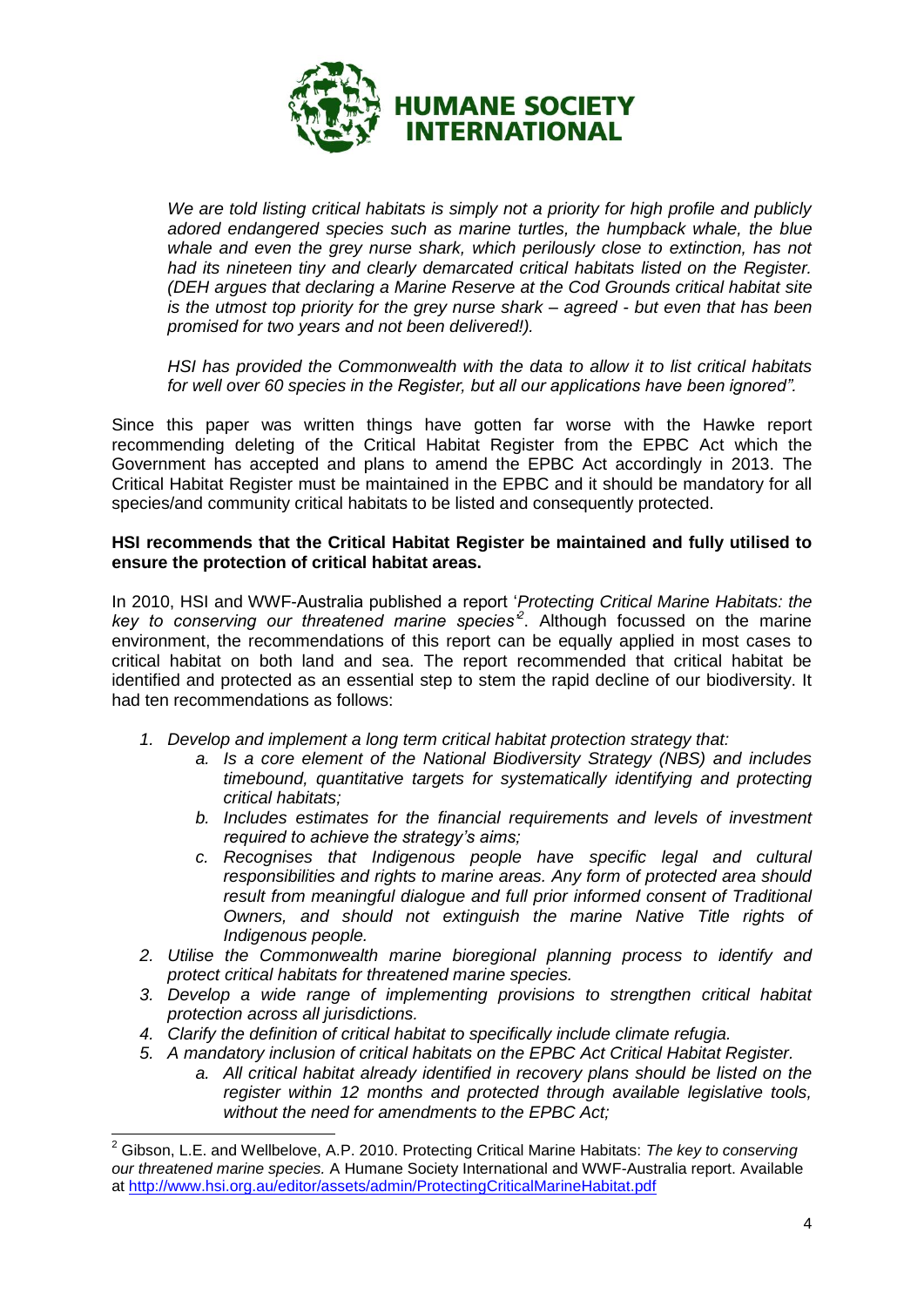

- *b. Critical habitat should be placed on the Register concurrently with the listing of new threatened species or ecological communities on the EPBC Act. Critical habitat identification and protection should form part of the 'conservation advice' now given at point of listing or at least be placed on the Register within 12 months of the listing of the species;*
- *c. In the future, critical habitat identified in recovery plans should automatically be listed on the EPBC Register and this should be required through an amendment to the EPBC Act;*
- *d. Where critical habitat is listed under state or territory legislation, a mechanism should be introduced which ensures the automatic listing on the Commonwealth register of all such critical habitat.*
- *6. Strengthen legislative provisions to ensure no actions detrimental to critical habitat are approved.*
	- *a. A mandatory level of Environmental Impact Assessment (EIA) for critical habitat should be required for any referral or proposal involving potential negative impacts on critical habitat listed on the Register or identified in recovery plans or conservation advice;*
	- *b. The Minister should be prohibited from approving actions that cause detrimental impacts on critical habitat (including critical habitat identified in recovery plans, conservation advice and listed on the Register);*
	- *c. Consideration should be given to an amendment to the EPBC Act to designate critical habitat as a Matter of National Environmental Significance (MNES) in its own right.*
- *7. Ensure critical habitat in the marine environment is highly protected across all jurisdictions.*
- *8. Establish a national network of whale and dolphin sanctuaries across Australia's Commonwealth, state and territorial waters.*
	- *a. Ensure critical habitat assessments are undertaken as part of this process and include species currently classified as 'data deficient' and/or 'migratory' such as the snubfin dolphin and Indo-Pacific humpback dolphin.*
- *9. Develop critical habitat maps.*
- *10. Implement periodic reporting and evaluation processes.*

#### **HSI urges the Committee to consider the recommendations above as part of this inquiry.**

In the State and Territories the situation is not much better. The ACT, South Australia, Western Australia, Queensland and the Northern Territory have either no provisions or no requirement to list critical habitat under their respective legislation. Victoria, Tasmania and NSW all have the provision to list critical habitats. However Tasmania has not listed any critical habitats, Victoria made just one critical habitat determination in 1996 which was revoked almost immediately, and NSW has just four declared critical habitat areas. This is clearly an unacceptable situation given the lack of protection provided for the critically endangered and other species found in the states and territories.

# **Critical habitat protection at the State / Territory level must be substantially improved.**

#### *d) regulatory and funding arrangements at all levels of government;*

As noted in sections a) and b) above, the amount of funding available is totally insufficient to address the threats posed to threatened species and ecological communities. Whilst the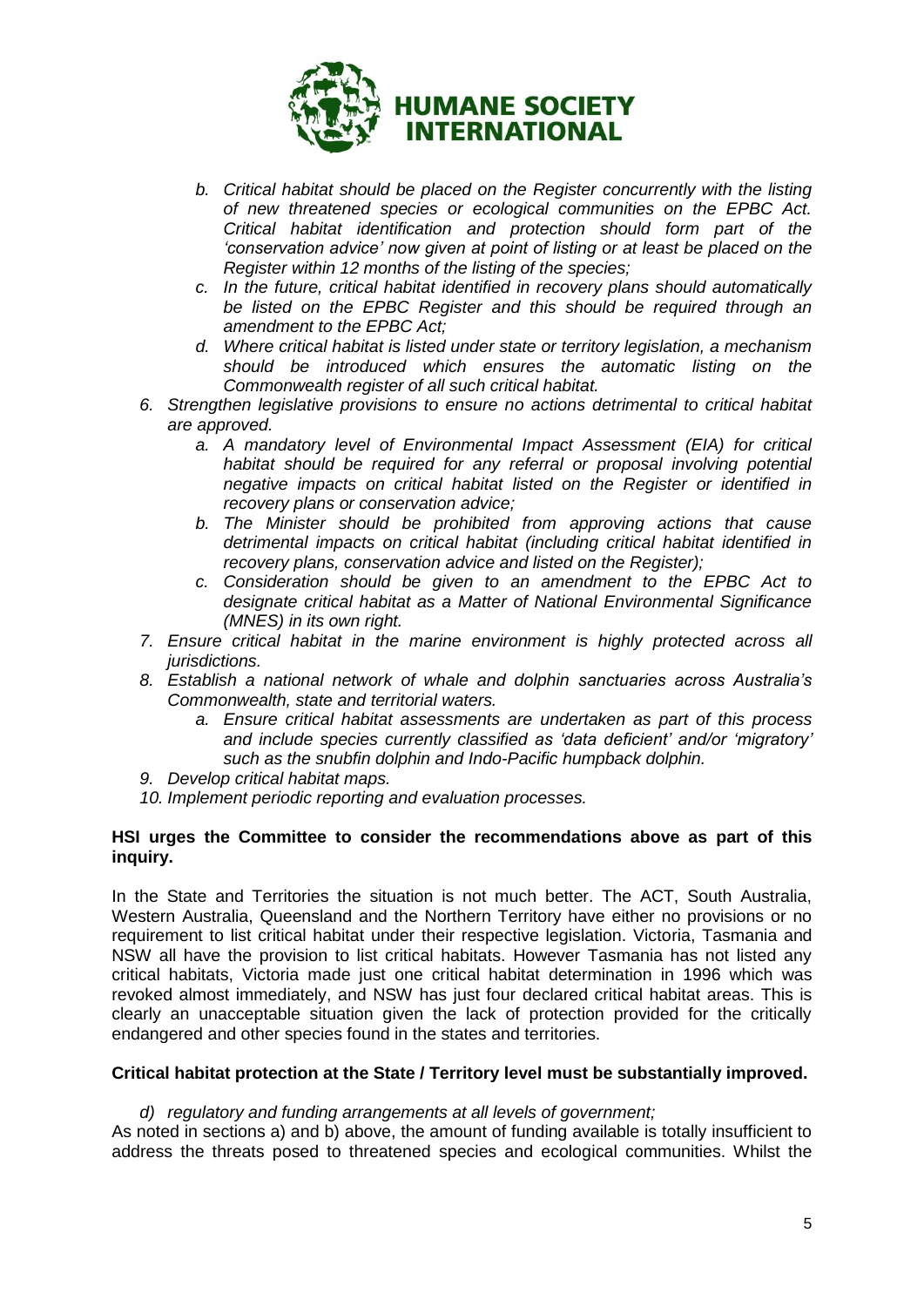

resources available at the Federal level is low, these are further diminished when the State and Territory Governments resourcing is considered.

# **Resourcing, both financial and increased staff capacity, for the conservation of threatened species and ecological communities needs to be significantly increased at all levels of Government if we are to reverse the biodiversity crisis.**

The recent reforms proposed under the Council of Australian Governments (COAG) to hand over approval powers to State and Territory Governments is of significant concern to HSI and our partner organisations, which has led to the development of the '*Protect the Laws that Protect the Places You Love'* campaign alliance, which now consists of over 35 groups united in our aim to rally against the COAG reforms underway. More information on our campaign can be viewed at [www.placesyoulove.org](http://www.placesyoulove.org/)

We believe that these reforms will result in a setback on decades of progress towards the conservation of threatened species and ecological communities, impacting on commitments Australia has made at the international level. Whilst we understand that the recent COAG meeting held on 7<sup>th</sup> December 2012 has resulted in a delay in these reforms, we remain concerned that if approval powers in particular are handed over to State and Territory Governments it will have detrimental impacts on the conservation status of many threatened species and ecological communities.

## **The Federal Government must retain powers for key decisions impacting on threatened species and ecological communities and not delegate these decisions to State and Territory Governments.**

A report by the Australian Network of Environmental Defender's Office Inc  $(ANEDO)^3$ commissioned by the *Places You Love* campaign found that:

<span id="page-7-0"></span>*"While the laws in some jurisdiction look good on paper, they are not effectively implemented. There are a number of important legislative tools available for managing and protecting threatened species that are simply not used. For example, interim conservation orders and management plans are not utilised in Victoria, no native plants have been declared prescribed species on private land in South Australia, no critical habitats have been listed and no interim protection orders have been declared in Tasmania, and no essential habitat declarations have been made in the Northern Territory.*

*Key provisions are often discretionary. Critical tools such as recovery plans and threat abatement plans are not mandatory. Time frames for action and performance indicators are largely absent."*

"…*threatened species laws in all jurisdictions needed to be reviewed, strengthened, and fully resourced and implemented*."

We refer to the ANEDO report for further detail and recommendations on this issue.

 3 *An assessment of the adequacy of threatened species and planning laws in all jurisdictions in Australia*, December, 2012, Australian Network of Environmental Defender's Offices Inc (ANEDO). Available at: [http://www.edo.org.au/edonsw/site/policy\\_discussion.php](http://www.edo.org.au/edonsw/site/policy_discussion.php) and <http://www.edovic.org.au/law-reform/submissions-and-reports>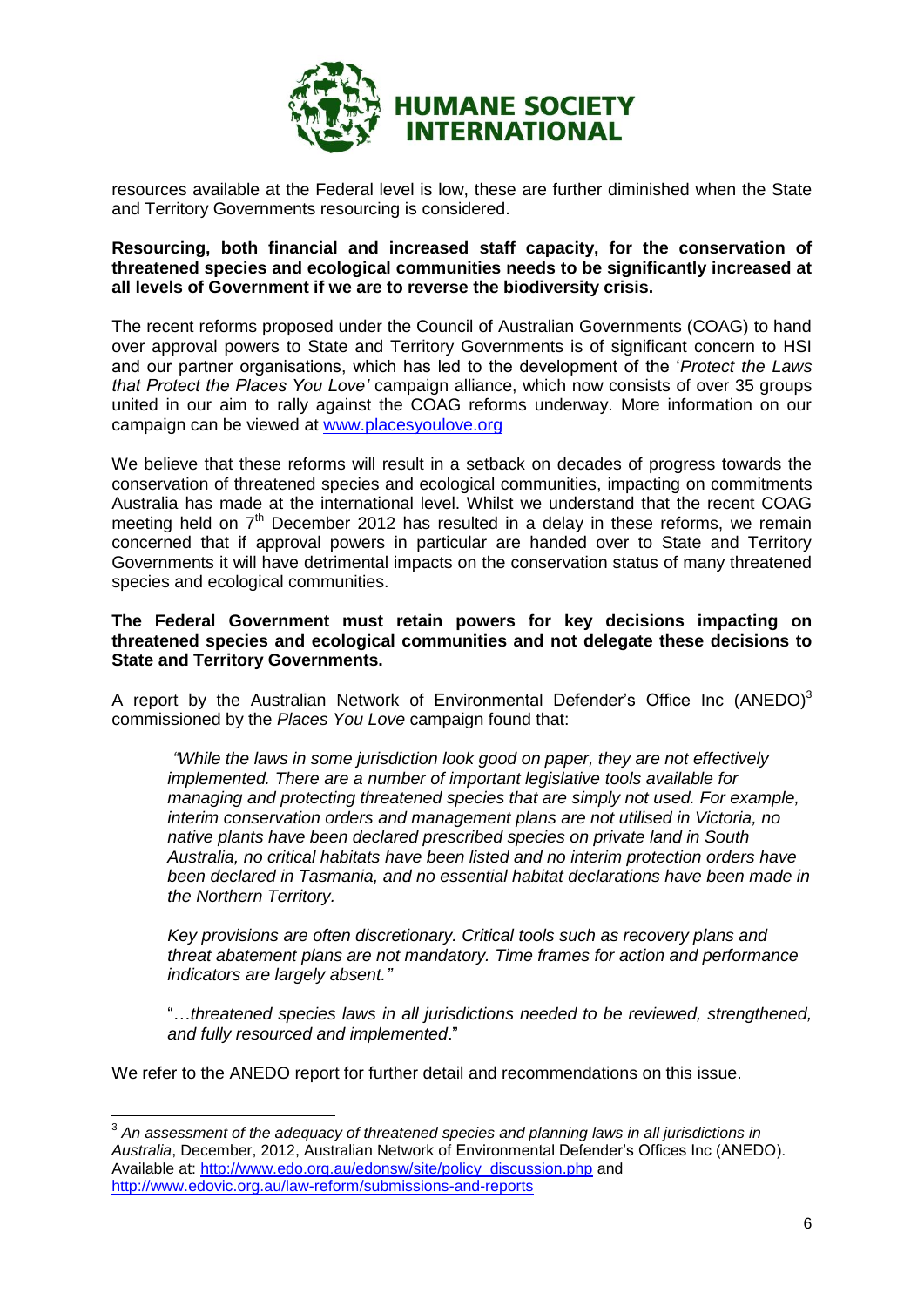

*e) timeliness and risk management within the listings processes;*

HSI has substantive experience in preparing and submitting nominations for listing under the EPBC Act. Between 2007 and 2010 alone, HSI nominations formed 20 of the 103 nominations (or 19.4%) added to the Final Priority Assessment List (FPAL) and therefore eligible for further consideration by the Threatened Species Scientific Committee. These were comprised of threatened species, threatened ecological community and key threatening process nominations. However this figure is only the tip of the iceberg. HSI has submitted many more nominations for species listings, threatened ecological community listings, heritage listings and key threatening processes which we believe to be candidates for inclusion under the EPBC Act, however many of these have not made it past the first 'hurdle' of the FPAL.

The EPBC Act can only protect those species and places already listed as Matter of National Environment Significance. In an ideal world, the Act's schedules should reflect all known threatened species and places caught under the current breadth of MNES triggers, as identified by the IUCN or other international body. Unfortunately, the schedules under the EPBC Act are updated primarily through a public process nomination system. The reality is that this process will take decades before a comprehensive representation of all MNES can be achieved. It is not good conservation.

### **The Commonwealth should instigate a system that speedily reviews all candidates for listing as MNES and should provide the resources that would allow this to be achieved within 5 years.**

The following are a series of excerpts taken from an HSI paper presented at the EDO National Conference in March 200[5](#page-4-0)<sup>1</sup> and relates to a period when there had been some progress towards comprehensive assessment of a large number of threatened ecological communities:

"*Section 185 of the EPBC, a progressive amendment secured in the EPBC negotiations between the Democrats and the Government, was meant to fix the listing process. Section 185 allows the Federal Environment Minister to assess all the ecological communities on state and territory lists for consideration for EPBC listing and also requires the Minister to keep the EPBC lists "up to date". The idea behind s185 was to bring the EPBC lists rapidly up to date and to reduce the reliance on ad hoc nominations from the public. After five years, s185 should have led to near comprehensive protection for all nationally endangered and vulnerable ecological communities across Australia.*

*Things did progress well in the first year of the EPBCA. In 2000, HSI referred to the then Minister, Senator Robert Hill, all the state and territory lists of threatened ecological communities. Specifically, lists of threatened ecological communities*  under the NSW Threatened Species Conservation Act, 1995, the ACT Nature *Conservation Act, 1980, the WA threatened ecological communities database, and forest communities identified in the Tasmanian and other Regional Forests Agreements (RFAs). These lists were subsequently gazetted, and the Minister instructed the Threatened Species Scientific Committee (TSSC) to assess the 500+ ecological communities on these lists for EPBC protection. At HSI's urging, the Minister also referred to the Committee the Queensland list of regional ecosystems and the ecological communities listed under the Victorian Flora and Fauna Guarantee Act, 1988…"*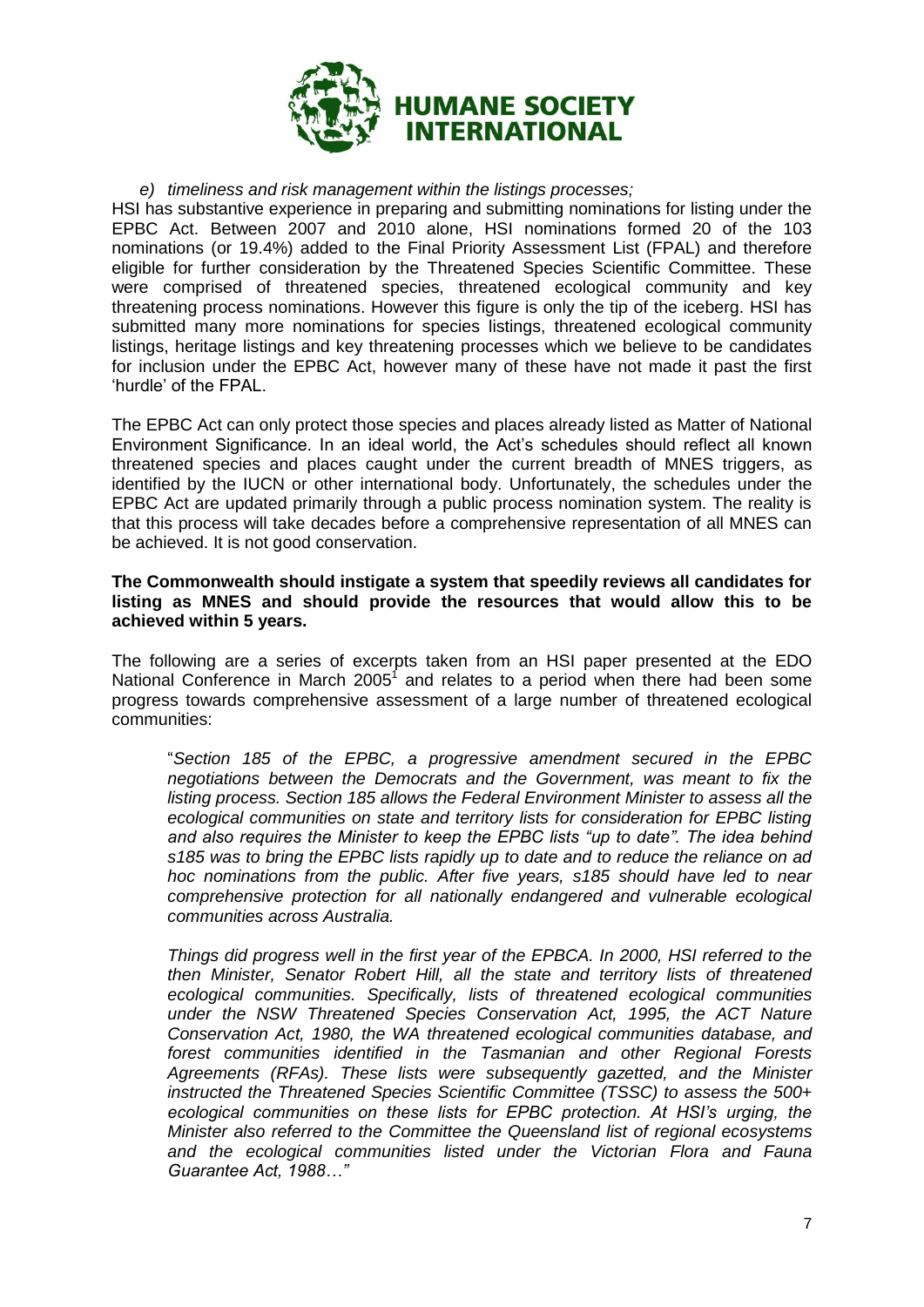

*"…Therefore, by the end of 2000, the TSSC had literally millions of hectares of threatened wildlife habitats awaiting its critical assessment. In realisation of such a heavy workload, the TSSC set about developing a 'Strategic Framework' which was supposed to help them systematically go through all the ecological communities, to identify those that were nationally threatened and qualified for EPBC listing…"*

*"HSI also squeezed a 2001 Federal Election commitment from Liberal Party Campaign Director, Lynton Crosby, agreeing to refer all the threatened ecological communities identified by the Commonwealth's yet to be published Terrestrial Biodiversity Assessment Audit, to the TSSC for potential listing under the EPBC. The Audit subsequently identified nearly 3000 nationally threatened communities…"* 

*"To get around this, the Minister started rejecting public nominations claiming that the TSSC would address them through the Strategic Framework."*

To shorten a very long story, lots of political interference and rural backlash from some large land-holders in Queensland, where there had been significant listings of threatened ecological communities, saw a go-slow on Commonwealth assessments until in 2006, section 185 was removed from the EPBC. From that point on all impetus for relatively quick assessments and listings of larger numbers of threatened ecological communities was lost. The Commonwealth must regain such impetus as soon as possible.

More recently, the Commonwealth has released its '*National Threatened Ecological Communities Strategic Workshop (2012)'* report, the result of consultations with experts from all states and territories, which identifies 33 high national priority communities for assessment and potential listing. At the very least, the Federal Environment Minister should ensure that these 33 threatened habitats are immediately assessed for national protection.

In many cases, particularly for a number of recent shark species, HSI has been told that 'insufficient data' is available on the population size or to quantify any decline to enable further assessment and listing under the EPBC Act, despite all international indicators suggesting the same shark species are in decline. Sadly in Australia there are fewer researchers available to undertake what are often complex and long term scientific investigations of species such as sharks, many of which migrate across international boundaries. With the Threatened Species Scientific Committee failing to even consider species without detailed local information, for many species it may be too late by the time enough data has been obtained to enable the species to clear the first hurdle in the nominations progress by listing on the FPAL. In these cases the TSSC and the Minister must invoke the precautionary principle.

## **Listings under the EPBC Act should be kept up to date, reflect recent stakeholder advice and consider the precautionary principle, and not be limited by lack of funding or political decisions. Increased funding is required to support this process.**

*f) the historical record of state and territory governments on these matters; and* The state and territory governments generally have a poor record on delivering strong protection for listed species and ecological communities, as noted earlier in this submission.

ANEDO has conducted a thorough assessment of threatened species laws and planning legislation in each jurisdiction for the *Places You Love* alliance. It is clear that **no state or**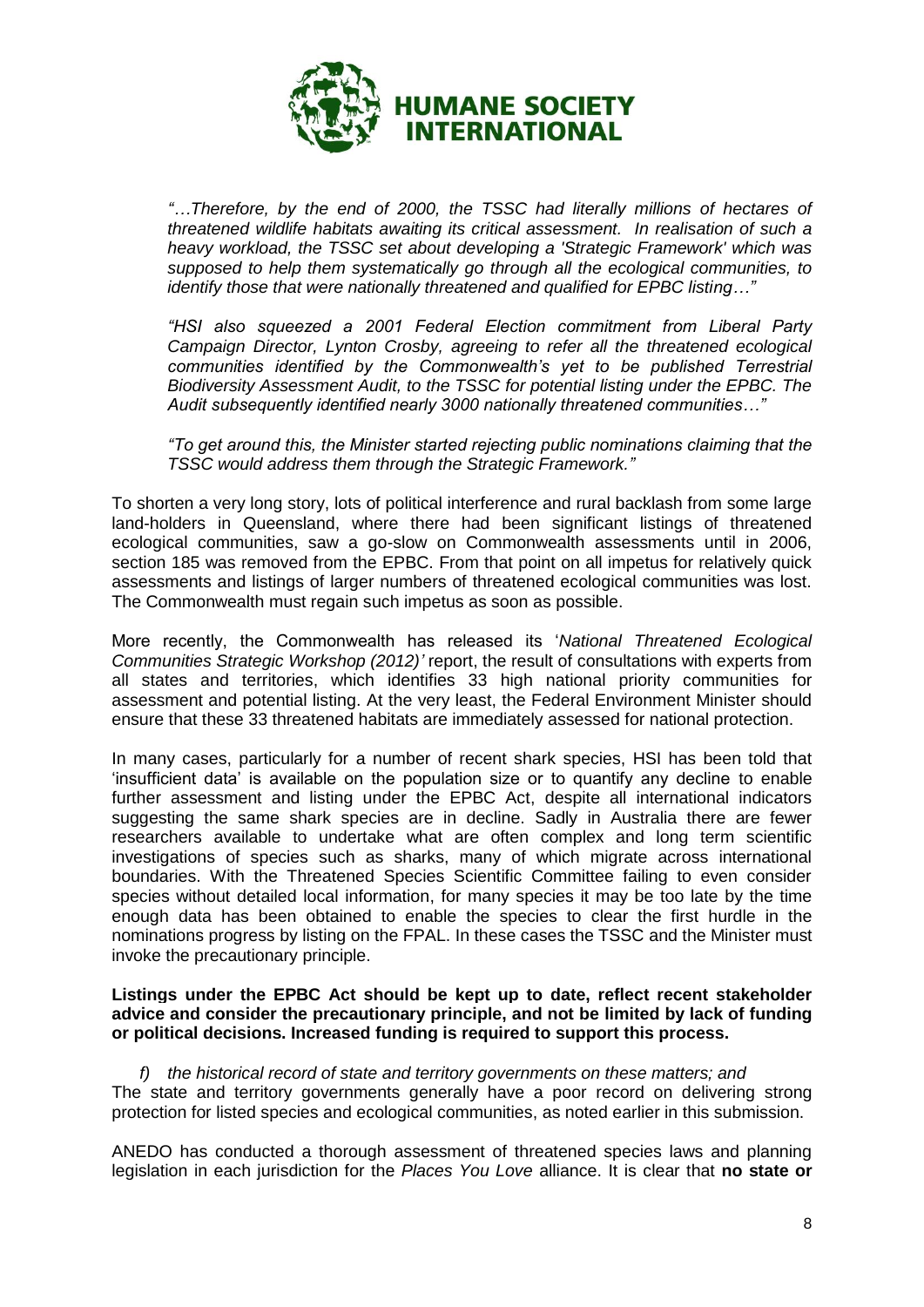

**territory planning laws meet best practice standards for environmental assessment.** The failings of State and Territory laws to effectively avoid and mitigate impacts on threatened species is most apparent in relation to provisions for the fast-tracking of environmental impact assessment for major projects.

Given the common failings of legislation in all jurisdictions, a clear finding of this report is that **threatened species laws in all jurisdictions needed to be reviewed, strengthened, and fully resourced and implemented.** Given the decline in biodiversity noted in each state and territory, combined with increasing population pressures, land clearing, invasive species and climate change, now is *not* the time to be streamlining and minimising legal requirements in relation to threatened species assessment.

We refer the committee to the ANEDO report<sup>[3](#page-7-0)</sup> for further information on this issue.

#### *g) any other related matter.*

In light of the challenges facing Australia's biodiversity, it is clear that **at both a federal and state level stronger laws are needed to protect listed species and communities to reverse the biodiversity decline.**

These reforms must be supported by a **much greater level of funding at all levels of the Government** to ensure strengthened laws are fully utilised and implemented so that they are used to best effect.

Humane Society International 14 December 2012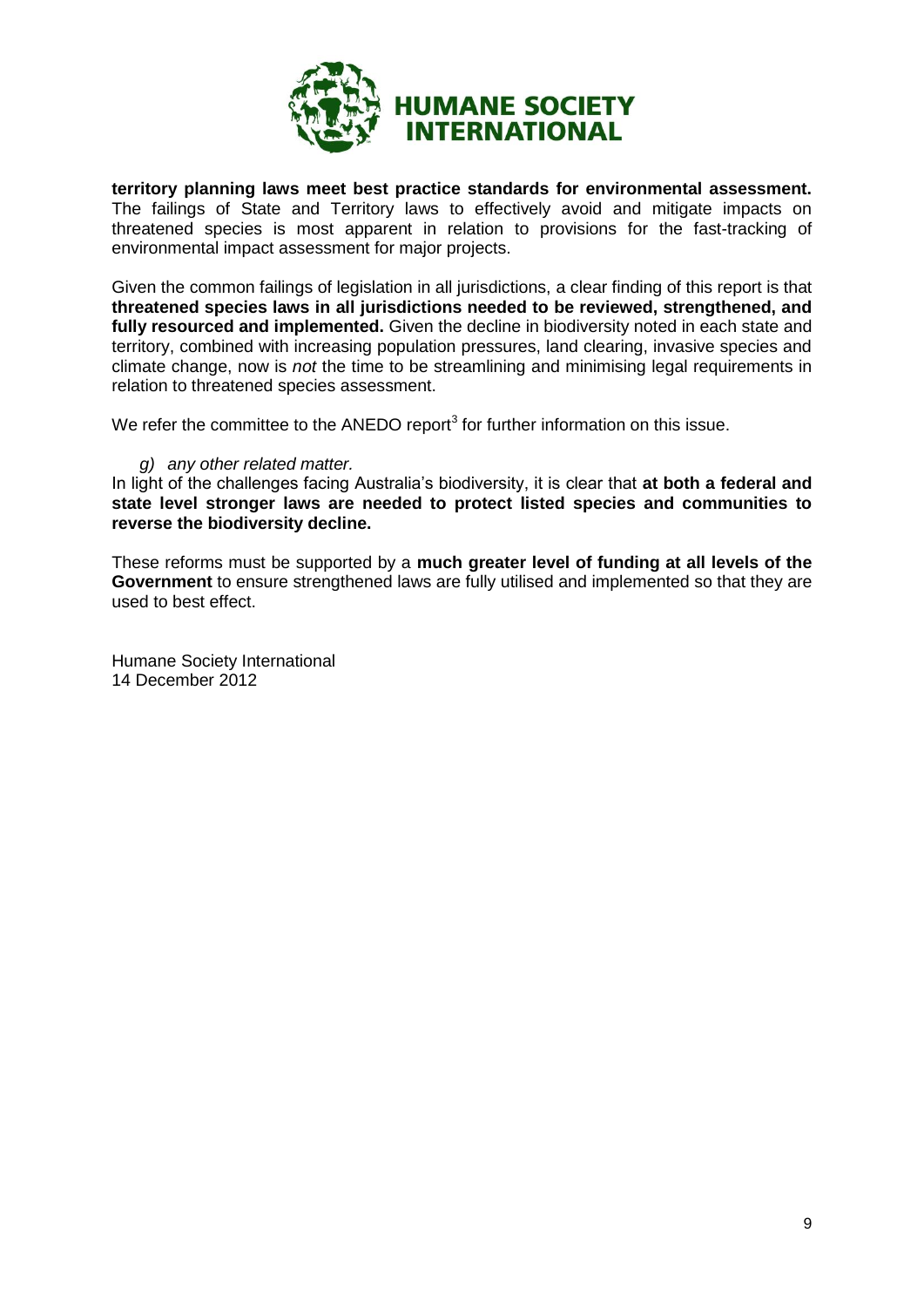

# Grumpy Old Greenies - lament waiting lists, wasted opportunities and wayward pork barrelling in Australia's biodiversity programs

*Nicola Beyno[n1,](#page-11-0) Michael Kennedy[2](#page-11-1) and Alistair Graham[3](#page-11-2)* 

*The title of the paper will not mean much to those that have not seen the BBC TV show Grumpy Old Men. Those that have will know it features middle aged British celebrities, ranting about their disappointments and exasperations with the world. They bemoan everything from mobile phone etiquette, incoherent street signage, computerised call centres, personal stereos, to the currently fashionable low slung jeans worn by young women. On the morning after watching an episode of the program, three weary environmentalists sat in the coffee shop of Canberra airport ahead of a days lobbying in Parliament, and ranted about the ailing state of the Australia's biodiversity, the state of conservation laws and policies, and the state of the conservation movement. We realised that we were grumpy old greenies – but with deadly serious and far from amusing or trivial concerns.* 

*This paper concentrates on the Commonwealth legislative responses to a national biodiversity crisis, nearly six years after the passage of the EPBC (Environment Protection and Biodiversity Conservation Act, 1999) and some four years after the current authors wrote about the development of that law,[4](#page-11-3) and conveyed optimistic thoughts on its future implementation and environmental effect. While the authors remain convinced that the EPBC is a legal instrument fully capable of meeting modern day environmental management needs, it is clear to us that the Commonwealth has failed miserably to live up the EPBC's immense protective potential. We go on to suggest some actions that might be equal to meeting the conservation demands of Australia's increasingly beleaguered ecosystem services.*

Australia's biodiversity crisis is well documented in State of the Environment Reports (1996, 2001), the *Australian Terrestrial Biodiversity Assessment* (2002) (which reported that no less than 2891 ecosystems and other ecological communities are considered threatened) and most recently the Australian Bureau of Statistics *Measures of Australian Progress: Summary Indicators (2005*) (which reported that between 1994 and 2004 the number of terrestrial bird and mammal species assessed as extinct, endangered or vulnerable rose by 39%). Indeed, the latest State of the Environment Report noted, on the plus side, that many procedural indicators were positive (more money, more effort, more engagement) but that the performance indicators were negative (we're still going backwards – what we're doing is not working – or making it worse).

HSI and WWF also conducted their own joint review<sup>5</sup>of the national implementation of the Australian *National Strategy for the Conservation of Biological Diversity* in 1998

<span id="page-11-0"></span> $^{\rm 1}$  Wildlife & Habitat Protection Program Manager, Humane Society International

<span id="page-11-1"></span><sup>&</sup>lt;sup>2</sup> Campaign Director, Humane Society International

<span id="page-11-2"></span>

<span id="page-11-3"></span><sup>&</sup>lt;sup>3</sup> Consultant, Humane Society International; Campaigner, Tasmanian Conservation Trust<br><sup>4</sup> M Kennedy, N. Beynon, A. Graham and J. Pittock, *`The Development and Implementation of Conservation Law in Australia'*, in RECIEL (Review of European Community and International Environmental Law), Volume 10, Issue 3, 2001. Blackwell

<span id="page-11-4"></span>Publishers, Oxford, UK<br><sup>5</sup> *From Words to Action: A Preliminary Review of Progress to Implementation the National Strategy for the Conservation of Australia's Biological Diversity* (May 1998) Humane Society International and World Wide Fund for Nature Australia Discussion Paper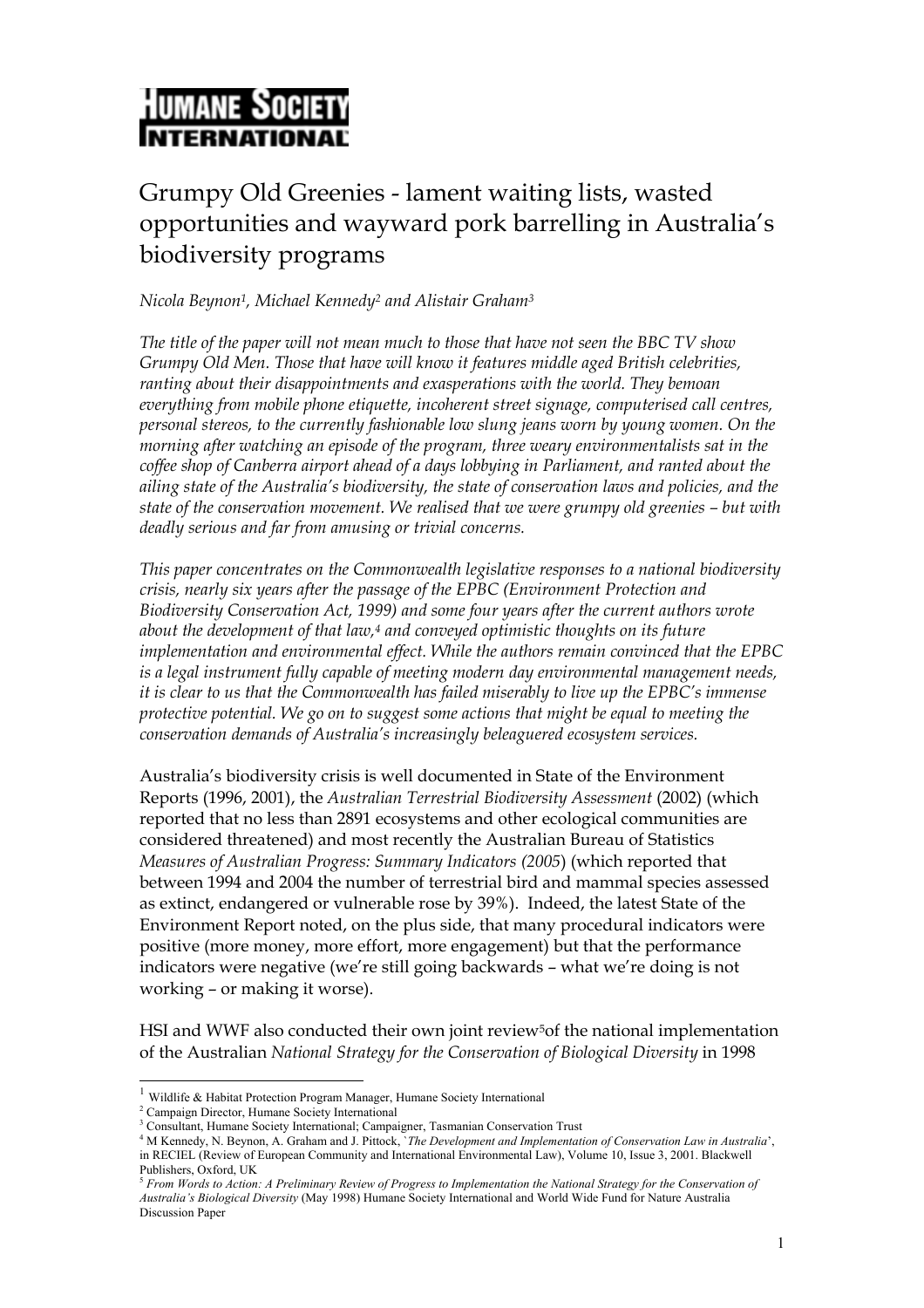(the Strategy was launched in 1996) finding even early implementation woefully lacking. This was followed by a 2000 HSI report card<sup>6</sup> on the same topic, in which governments were told:

*"Far too little is being done. There is a failure to meet set objectives, with problems escalating in some regions. This is an area in which the Commonwealth must use its new and existing powers to show leadership".*

This was followed in 2004, by an extremely comprehensive investigation<sup>7</sup> and analysis of the progress in implementing the revised *National Objectives and Targets for Biological Diversity Conservation, 2001 – 2005*, commissioned by the National Biodiversity Alliance (NBA)[8.](#page-12-2) This report was published by HSI and WWF prior to the 2004 Federal Election. Of the 29 targets reviewed, only 10%were met within the timeframe; 28% were largely or unlikely to be met within the timeframe; 52% were not met within the timeframe, and 10% were undetermined.

It is a crisis that is continental in scale, utterly predictable, widely known and generally understood, and yet the response by all Governments' has been pitifully inadequate at best, and grossly incompetent at worst.

The legislative power is now available to the Federal Environment Minister to deliver significantly advanced legal protection for Australia's biodiversity assets through the EPBC, and the authors give credit to the Coalition Government for bringing in this piece of legislation. But what use the power without the will to wield it?

In many key areas, there has been a serious failure to implement critical provisions of the Act that would substantively improve biodiversity protection and coherent environmental impact assessment. Where commendable protective measures have been taken, all too often they have been undermined or nullified by exemptions or wholly inadequate implementation procedures. And while the EPBC includes expanded standing provisions for third party enforcement, and these have been getting a decent work out by a few NGOs, conservation organisations can only do so much to compensate for the Government's scarce political will to exercise its own considerable powers, and for the meagre resources given to the Department of Environment and Heritage (DEH) for implementation of the Act.

This paper is not meant to be a comprehensive review of EPBC implementation problems, but does address the provisions that impact mostly on biodiversity that are, in our view, doing the most damage and where we are being let down the most.

#### **Emergency Waiting lists**

l

The EPBC promised significant advances in biodiversity protection. Threatened species<sup>9</sup> and endangered<sup>10</sup> ecological communities became Matters of National Environmental Significance (MNES). As with the other MNES triggers, for the first time the Environment Minister has had the power to modify, or even veto, activities

<span id="page-12-1"></span>*Conservation 2001-2005*, (2004), prepared by Griffin NRM Pty Ltd for the National Biodiversity Alliance (NBA)

<span id="page-12-0"></span><sup>6</sup> *Report Card: Implementation of Australia's National Strategy for the Conservation of Biological Diversity* (2000), prepared by Community Solutions for Humane Society International *The Steps for Simall Steps for Siological Diversity* The *Targets for Biological Diversity Targets for Biological Diversity Parameters for Biological Diversity* 

<span id="page-12-2"></span><sup>&</sup>lt;sup>8</sup> The National Biodiversity Alliance(NBA) comprises the Australian Bush Heritage Australian Wildlife Conservancy, Birds Australia, Greening Australia, Humane Society International and the World Wide Fund for Nature

<span id="page-12-4"></span><span id="page-12-3"></span><sup>&</sup>lt;sup>9</sup> Threatened includes the categories critically endangered, endangered and vulnerable<br><sup>10</sup> Regrettably vulnerable ecological communities are not MNES triggers, something hopefully to be addressed in the current 5 year review of the MNES.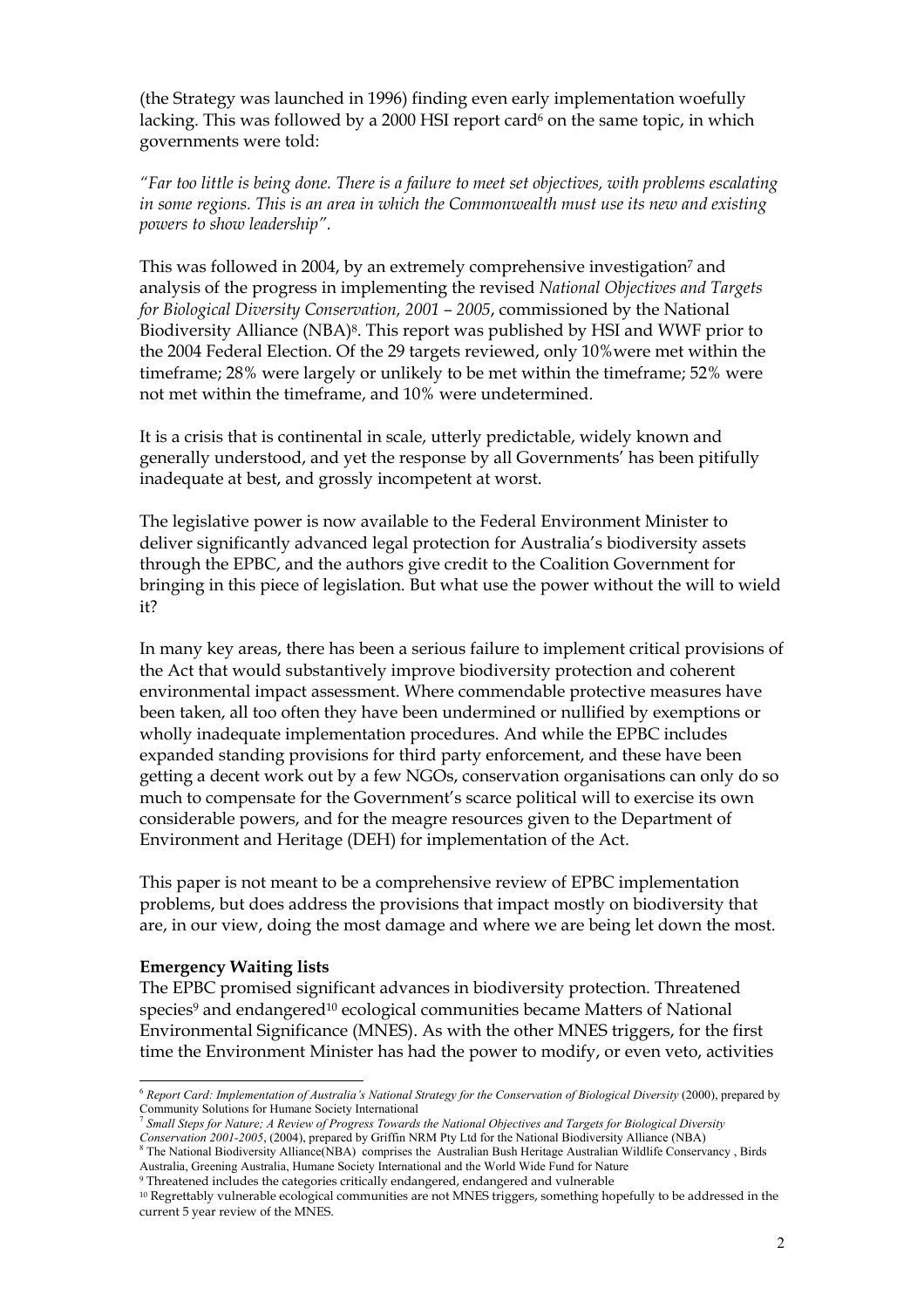that could significantly impact upon them. These were great shifts in power to the Commonwealth and to its Environment Minister. But, of course only those species and ecological communities that are actually listed on the EPBC schedules have any hope of benefiting.

# *Ecological communities*

Ecological communities, which should be the bastion of biodiversity protection, are missing out. Despite literally thousands of threatened ecological communities meeting the criteria for EPBC protection, only 31 are listed. A mere 10 have been added in the five years since EPBCA enactment, the others brought forward from the previous *Endangered Species Protection Act 1992*.

Section 185 of the EPBC, a progressive amendment secured in the EPBC negotiations between the Democrats and the Government, was meant to fix the listing process. Section 185 allows the Federal Environment Minister to assess all the ecological communities on state and territory lists for consideration for EPBC listing and also requires the Minister to keep the EPBC lists "up to date". The idea behind s185 was to bring the EPBC lists rapidly up to date and to reduce the reliance on ad hoc nominations from the public. After five years, s185 should have led to near comprehensive protection for all nationally endangered and vulnerable ecological communities across Australia.

Things did progress well in the first year of the EPBCA. In 2000, HSI referred to the then Minister, Senator Robert Hill, all the state and territory lists of threatened ecological communities. Specifically, lists of threatened ecological communities under the NSW *Threatened Species Conservation Act*, *1995*, the ACT *Nature Conservation Act, 1980*, the WA threatened ecological communities database, and forest communities identified in the Tasmanian and other Regional Forests Agreements (RFAs). These lists were subsequently gazetted, and the Minister instructed the Threatened Species Scientific Committee (TSSC) to assess the 500+ ecological communities on these lists for EPBC protection. At HSI's urging, the Minister also referred to the Committee the Queensland list of regional ecosystems and the ecological communities listed under the Victorian *Flora and Fauna Guarantee Act*, *1988*.

Therefore, by the end of 2000, the TSSC had literally millions of hectares of threatened wildlife habitats awaiting its critical assessment. In realisation of such a heavy workload, the TSSC set about developing a *'Strategic Framework'* which was supposed to help them systematically go through all the ecological communities, to identify those that were nationally threatened and qualified for EPBC listing. Then in April 2001 Senator Hill listed brigalow woodlands, blue grasslands, semi evergreen vine thickets and mound springs. These were four highly biodiverse ecological communities, primarily found in Queensland, representing over one million hectares of threatened habitats, and submitted by HSI under the old *Endangered Species Protection Act* in 1999, concerned they were rapidly falling under the bulldozer in Queensland<sup>11</sup>.

Farming lobby groups, particularly Agforce, had an apoplectic fit – you could hear the pitch forks being sharpened all the way from the paddocks of Charleville to the coffee shops in Canberra. There was a subsequent call for Senator Hill's resignation.

<span id="page-13-0"></span><sup>&</sup>lt;sup>11</sup> Degraded due to grazing pressure in the case of the mound springs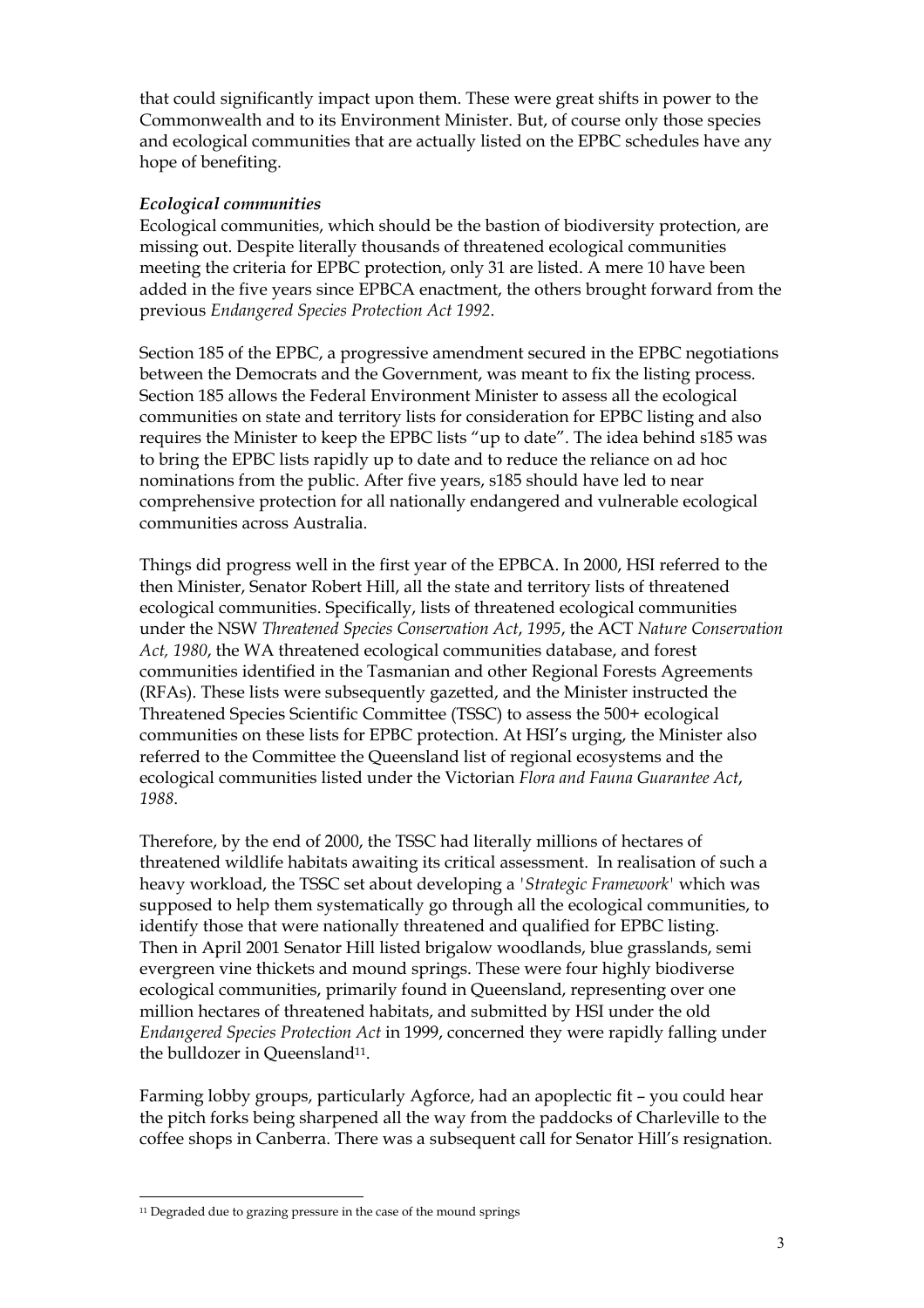Rumour has it that the Environment Minister then received an instruction to ease up on EPBC listings without the assent of his colleagues – a remote prospect at the best of times.

Sure enough, no more ecological communities were listed during the rest of Senator Hill's term and only two were listed by the next Environment Minister, Dr Kemp. In addition to the massive number of threatened ecological communities already waiting adjudication, HSI also squeezed a 2001 Federal Election commitment from Liberal Party Campaign Director, Lynton Crosby, agreeing to refer all the threatened ecological communities identified by the Commonwealth's yet to be published *Terrestrial Biodiversity Assessment Audit*, to the TSSC for potential listing under the EPBC. The Audit subsequently identified nearly 3000 nationally threatened communities.

Whether the Minister continued to receive advice on threatened ecological community listings from the TSSC during this time or whether the Department simply ran dead on the process, is open to conjecture. We suspect it was a combination of the two, but there is also good reason, in our view, to assume the National Farmers Federation (NFF) attempted to use its political clout to influence the EPBC listing process.

Section 185 does not include statutory deadlines for the TSSC to assess threatened ecological communities, so the TSSC was able to take things slowly – very, very slowly. However, the TSSC was still receiving public nominations under s191, which do have a 12 month statutory deadline for TSSC assessment and 90 day deadlines for the Minister's decision on receipt of their advice. To get around this, the Minister started rejecting public nominations claiming that the TSSC would address them through the *Strategic Framework*.

The Minister used this excuse to improperly reject 12 perfectly valid ecological community nominations from HSI, including the coolabah black box woodlands[12](#page-14-0) rapidly being cleared in NSW. HSI knew the *Strategic Framework* was going nowhere, and so the EDO wrote to the Minister on our behalf, pointing out that having a *Strategic Framework* was not a valid reason to reject a public nomination<sup>13</sup>.

The Minister partially conceded this point and agreed to reconsider the nominations, but we were subsequently advised by DEH that because they were nominations under 'reconsideration' they were no longer considered public nominations under s191 and, therefore, the TSSC and Minister would not be bound by the statutory deadlines. So, all but one of these critical nominations[14 a](#page-14-2)re still waiting decisions that were originally due in 2002 – a triumph for Sir Humphrey.

We consider the five year hiatus in ecological community assessment a travesty of good governance and a crushing disappointment, especially when considering the deepening biodiversity crisis facing this island continent. Many of the ecological communities sat in the TSSC's in-tray will have been suffering severe rates of

<span id="page-14-0"></span><sup>&</sup>lt;sup>12</sup> Coolabah black box woodlands have been listed by the NSW Government on the NSW *Threatened Species Conservation Act* after an HSI nomination. Farming lobby groups have vigorously opposed this listing, even though they are knee deep in negotiations to end land clearing in that state. HSI has recently received a Freedom of Information request relating to this nomination and documents. We believe a farming lobby group is preparing a nomination to have it d

<span id="page-14-1"></span> $13$  A public nomination can only be rejected based on the conservation status of the species or community being nominated.

<span id="page-14-2"></span><sup>14</sup> Temperate Highland Peat Swamps on Sandstone listed May 2005. The Minister has also since listed one more HSI nomination Weeping Myall Woodlands in the Hunter Valley in July 2005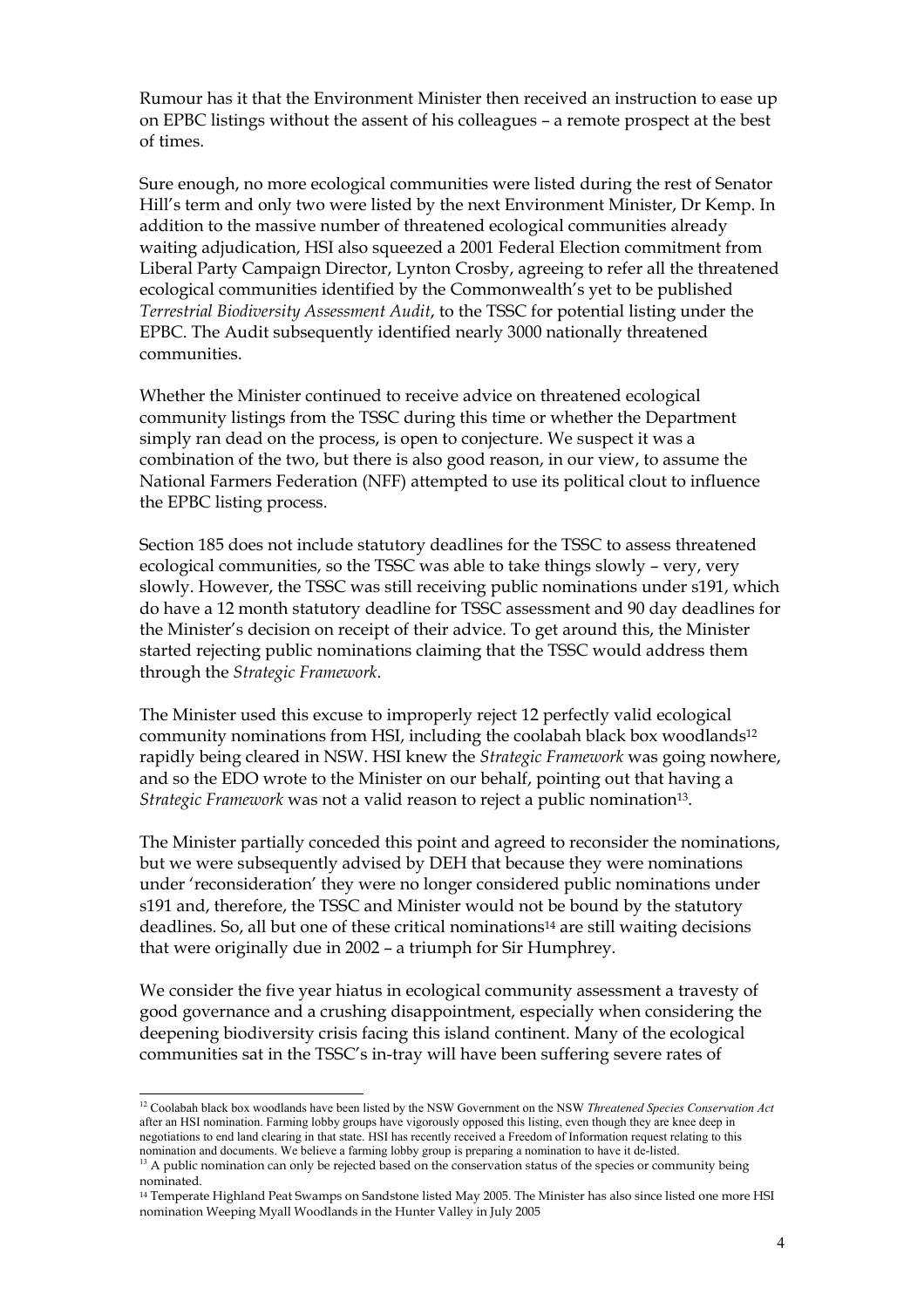clearing over the five years (think particularly of the panic clearing in NSW and QLD - and more recently in Tasmania - ahead of new vegetation clearing controls) and several were already critically endangered when HSI nominated them back in 1999 and 2000. The delays are scandalous and utterly inexcusable.

Since Senator Ian Campbell has been Minister there are signs the blockage may be easing. He has listed three ecological communities and several have been distributed for public comment. There are, none-the-less, literally thousands of threatened ecological communities covering many millions of hectares still stuck in the pipeline.

The Minister can take comfort from the Productivity Commission report into the *Impacts of Native Vegetation & Biodiversity Regulations* which largely exonerated the EPBC Act when it comes to the impact on farmers' businesses – although it was critical of policy vagueness "… more fundamental change is required to promote better targeting of policies to achieve clearly-specified environmental outcomes as efficiently as possible." – quite so[!15](#page-15-0)

In a rare moment of unison, HSI and NFF have both recommended the Government set up stewardship funds<sup>16</sup> to assist private landholders meet their EPBCA obligations and actively protect ecological communities identified on their properties – a bit of carrot with the stick. Unfortunately, the NFF feels that it cannot work with HSI in promoting the concept.

So we are offering our strongest possible encouragement to Minister Campbell to make up on seriously lost ground. But if the encouraging signs of late do not eventuate into listings, HSI has taken legal advice from EDO on our options to pursue the matter through the courts. A list of threatened ecological communities HSI has been striving to protect can be found in Table 1.

# *Critical Habitats*

There has also been a dearth of critical habitat listings under the EPBC Register of Critical Habitat. Despite a 2001 election commitment from the Coalition to list on the Register, all the critical habitats of all endangered and critically endangered species, only eight critical habitats have been listed for five species. Only four habitats for two species have been listed in mainland Australia, while the rest are on Australia's sub-Antarctic islands. Whereas hundreds of critical habitats have been identified in the Recovery Plans that the TSSC has approved and the Minister has gazetted. How hard can it be to transfer what has been identified in Recovery Plans across to the Register? Yet, ignoring the will of the Parliament in creating the Register and the election commitment, DEH has argued gazetting critical habitats on the Register is not a priority. They simply refuse to do it.

We are told listing critical habitats is simply not a priority for high profile and publicly adored endangered species such as marine turtles, the humpback whale, the blue whale and even the grey nurse shark, which perilously close to extinction, has not had its nineteen tiny and clearly demarcated critical habitats listed on the Register. (DEH argues that declaring a Marine Reserve at the Cod Grounds critical habitat site is the utmost top priority for the grey nurse shark – agreed - but even that has been promised for two years and still not been delivered).

<span id="page-15-0"></span><sup>15</sup> Productivity Commission, April, 2004

<span id="page-15-1"></span><sup>16</sup> NFF has proposed a \$250 million National Environment Management Program. It was not successful in the 2005 Federal Government budget outcomes.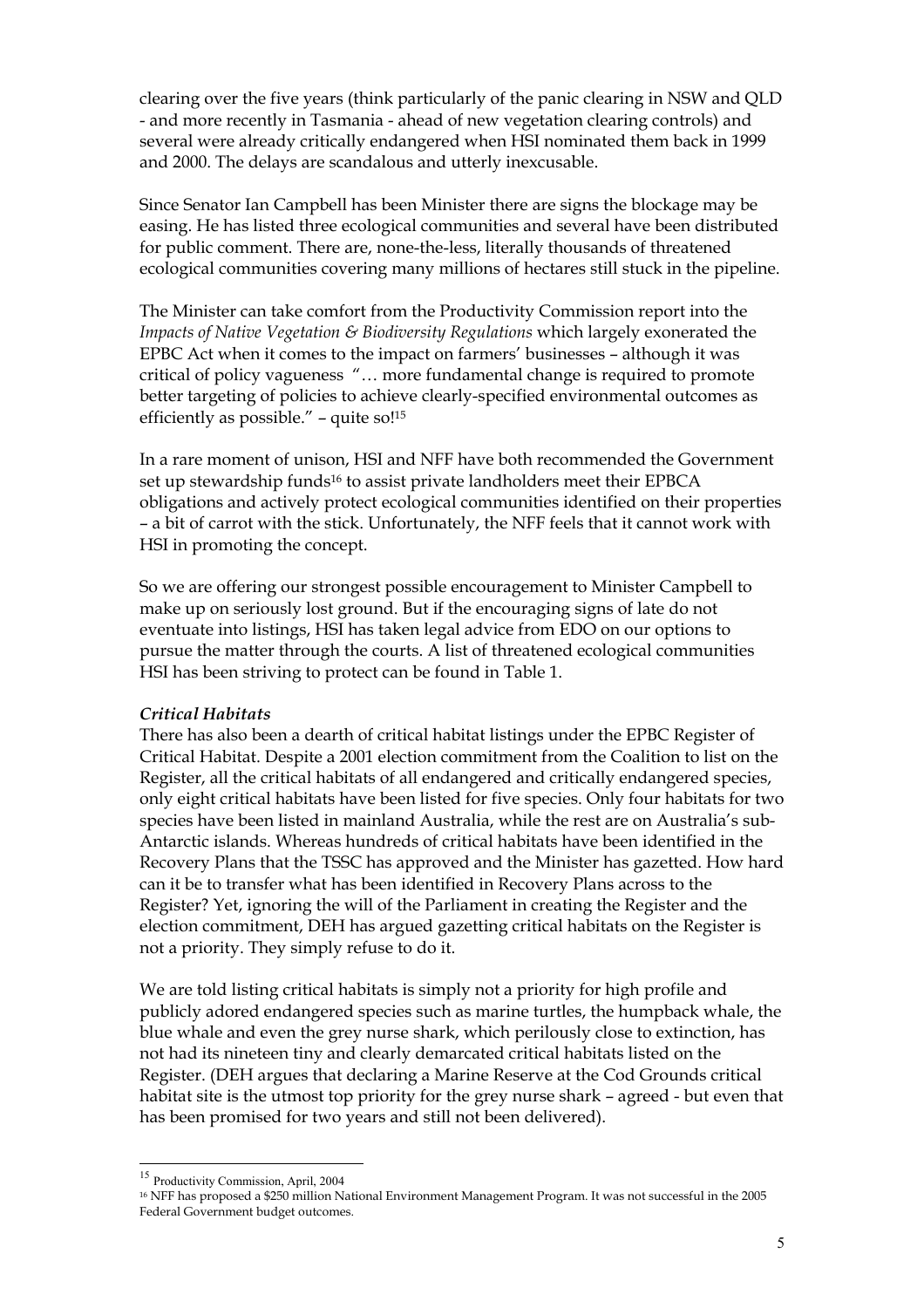HSI has provided the Commonwealth with the data to allow it to list critical habitats for well over 60 species in the Register, but all our applications have been ignored.

# *Heritage*

l

The heritage sections of the EPBC were added in 2003. Again they offered significantly advanced protection for places that would be listed on the Commonwealth and National Heritage Lists, and became MNES triggers. You would think that with the EPBC's most powerful protective measures on offer (in effect conferring defacto World Heritage protection) the major conservation and heritage organisations would be queuing up to see their pet places listed and nominations would be coming thick and fast. Aside from a handful of emergency nominations, and a growing list of nominations from small cultural/heritage groups around the country, public nominations have been virtually non-existent.

In this case, the major conservation and heritage organisations need to be mindful of their own performance when they protest the slow rate of listings. The legislative process gives clear priority to the assessment of public nominations, and without such a rigorous public process in action, the National (and Commonwealth) Heritage Lists can hardly be expected to grow at the rate that is obviously required.

Internal assessments have been triggered by the AHC (Australian Heritage Council) and at the launch of the first listings under the National Heritage List in Ballarat in the winter of 2004, AHC Chair Tom Harley announced that fourteen "Natural Heritage *Hotspots*" were to be reviewed for their suitability for listing. Internal reviews however do not have any legislative deadlines, unlike public nominations which have to be assessed within 12 months. Increased public nominations for national heritage places are absolutely crucial.

Where the provisions for emergency heritage listings have been tested, it has to be said the results have not been encouraging[.17](#page-16-0) The thresholds for what constitutes 'national heritage' are being set at very lofty heights. There is the potential however, that taking an extremely conservative view of what should end up on the National Heritage List will be at odds with the political parties and independent Senators that fought hard to steer suitable EPBC heritage amendments through the Senate. This will simply bring disrepute. How these processes and standards are finally determined, will have significant long-term conservation implications for biodiversity in this country.

For our part, HSI has been fairly active on the heritage nomination front. We have submitted an emergency application to have the critical habitats of the critically endangered grey nurse shark listed, along with the all 70 Tasmanian Seamounts. We are about to submit nominations for the whole of Australia's Antarctic Territory (AAT), which would include the entire EEZ, and for the critical habitats of Australia's remaining and viable dingo populations. Several other potential nominations are being reviewed, including for the Cumberland Plains woodland and the Brigalow Belt in Queensland.

In addition, and working with our colleagues at the Tasmanian Conservation Trust (TCT) we have helped trigger public nominations for the Tarkine and the Great Western Tiers, and are attempting to trigger nominations for Barrow Island and the Walpole Wilderness in Western Australia. HSI is also concerned to see the *heritage* 

<span id="page-16-0"></span><sup>&</sup>lt;sup>17</sup> Noting that nominations for emergency heritage listings are assessed by DEH and the Minister does not receive the benefit of the Australian Heritage Council's advice.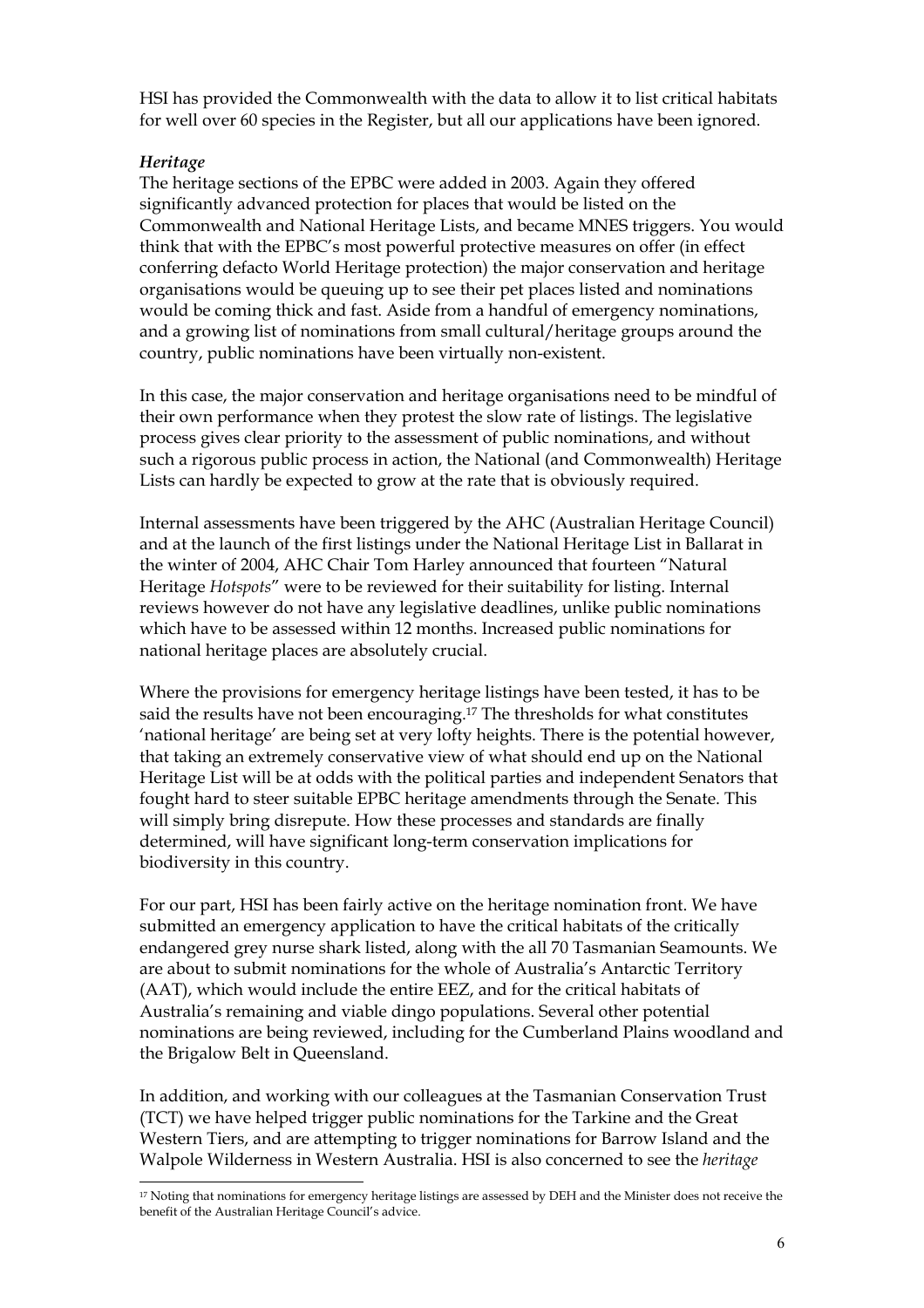*rivers* concept, first proposed by Peter Cullen, see the light of day under this new regime.

# **Key Threatening Processes (KTP)**

We were dudded in the EPBC negotiations over the Key Threatening Process (KTP) provisions. It is no longer a mandatory requirement to develop a Threat Abatement Plan (TAP) once a KTP is listed. In the days when TAPs were mandatory, a 1995 HSI nomination was able to bring about Australia's first TAP, the *Threat Abatement Plan for the Incidental Catch of Seabirds During Oceanic Longline Fishing Operations (1998).*  This TAP has been more than shelf decoration, and was implemented through some serious regulations. Without the TAP driving things, it is doubtful tuna longline fisheries would have made any effort to mitigate their devastating impact on endangered albatross and petrels. But even with this TAP, ten years after submitting the nomination, the problem is far from mitigated and industry has resisted many of the measures in the plan. HSI is hopeful a review of TAP that is currently under-way will lead to much more effective mitigation measures being prescribed.

Now, however, the Minister does not have to develop a TAP if he or she believes that it is not 'feasible, effective or efficient way to abate the process'[18.](#page-17-0) So it is that TAPs have not even been developed for Climate Change<sup>19</sup> and Land clearing<sup>20</sup>, even though they are two of the gravest threats to Australia's biodiversity and endangering more species and habitats than any others. Without the weight of a TAP it seems unlikely that the substitute *National Biodiversity and Climate Action Plan* or the *National Framework for the Management and Monitoring of Australia's Native Vegetation* will lead to regulations and drive any significant change on the ground. However, National Threat Abatement Plans supported by new MNES triggers for land clearing and climate change<sup>21</sup>, and large sums of appropriately directed Commonwealth funds, might help reverse the situation.

Species affected by other key threats are missing out altogether. Their threats haven't even been listed, never-mind abated. The Environment Minister still has not decided whether *Loss of Hollow Bearing Trees During Firewood Collection[22](#page-17-4)* should be listed as a KTP, even though HSI submitted the nomination eight years ago! Not even Sir Humphrey could come up with an excuse for that one.

HSI was also stunned earlier this year when the Minister, accepting TSSC advice, rejected our nomination to list Shark Control Nets<sup>23</sup> as a Key Threatening Process. The nets, already listed a key threat by the Government responsible for the program under *NSW Fisheries Management Act 1994,* kill grey nurse sharks. As per the criteria for listing a KTP, HSI contended that the nets would cause the grey nurse shark to be listed in a higher EPBC category - that is, it would move from critically endangered

<span id="page-17-0"></span><sup>18</sup> EPBC s270A

<span id="page-17-1"></span><sup>19</sup> Loss of climatic habitat caused by anthropogenic emissions of greenhouse gases listed as a KTP under the EPBC in April 2001, following a HSI nomination

<span id="page-17-2"></span><sup>20</sup> Land clearing listed as a KTP under the EPBC in April 2001, following a nomination by Mike Krockenberger,

<span id="page-17-3"></span>Professor Jamie Kirkpatrick and Michael Kennedy 21 In a submission to Senator Campbell in 2005, the Australian Council of National Trusts, the Tasmanian Conservation Trust, WWF and HSI proposed the addition of four new MNES triggers on broad scale land clearing, greenhouse gas emissions, unsustainable water use and large dam construction. The combined groups have also urged amendments to broaden existing triggers on ecological communities (to include vulnerable), the Commonwealth marine environment, nuclear actions and migratory species<br><sup>22</sup> While the KTP has not yet been adjudicated, we are led to believe it did assist the Government in bringing states and territories

<span id="page-17-4"></span>together to discuss national solutions to the problem. together to discuss national solutions to the problem.<br><sup>23</sup> Death or injury to marine species following capture in lethal shark control programs on ocean beaches was nominated as a

<span id="page-17-5"></span>KTP under the EPBC, by HSI in September 2002. The Minister rejected it in March 2005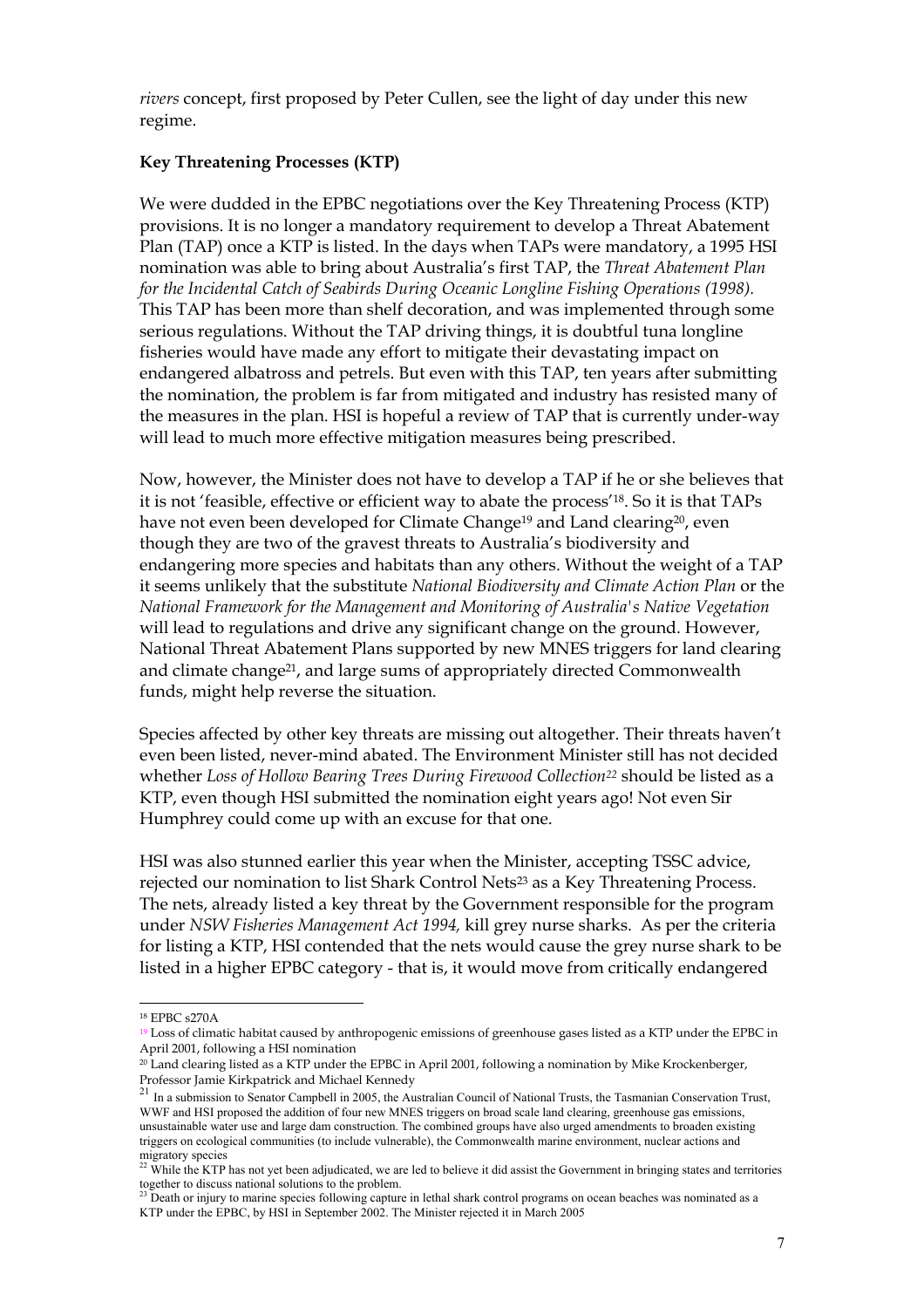to extinct. NSW Fisheries scientists have predicted the grey nurse could reach quasi extinction (less than 50 breeding females) in as little as six years<sup>24</sup> and two breeding females were killed in the nets on the very first day of the NSW shark net season last summer.

With this evidence before them, the TSSC still advised the Minister that it is not a 'key' threat because the nets are not the only or greatest threat to the grey nurse shark (more are killed by commercial and recreational fishing). HSI considers this to be a galling case of hair splitting when dealing with a species so very close to extinction. We utterly reject the Committee's interpretation that a key threatening process can only be the threat that is causing the highest mortality rate above all others. See Table 2 for a list of HSI KTP nominations.

# **Fisheries**

Thanks to the EPBC, for the first time Commonwealth and export fisheries are receiving environmental impact assessment and, not withstanding a few notable exceptions, this is beginning to yield some solid improvements in their management – if not the revolutionary shift to ecologically sustainable management that we had hoped for. The exceptions are perhaps more notorious that notable. The notion now being floated by officials and fishers that fisheries accredited under this process be certified as well managed and environmentally friendly with a label in the market place is both hilarious and horrifying. HSI will be warning consumers not to be duped.

For example, defying logic, the Southern and Eastern Scalefish Shark Fishery (SESSF) a well-known basket case in marine conservation circles was gazetted as an ecologically sustainable Wildlife Trade Operation in January 2004. To do this the Minister should have been satisfied that *"the fishery to which the plan or regime relates does not, or is not likely to, adversely affect the survival or recovery in nature of the species".* At the time, no less than 6 species, for whom the fishery is unquestionably *the* key threat had been nominated for listing as threatened species (orange roughy, eastern gemfish, school shark, Harrison's dogfish, endeavour dogfish and southern dogfish). Indeed, HSI had even nominated the fishery itself for listing as a key threatening process.

HSI could not understand how DEH and the Minister could possibly find management of the SESSF to be ecologically sustainable, when the Australian Fisheries Management Authority (AFMA) was continuing its long held tradition of timidly setting quotas that do nothing to constrain drastically falling catches – and presiding over the bycatch of several hundred fur seals every year. Neither had AFMA done anything to see that the fishery avoided catching critically endangered dogfish – if anything they were further endangering the species by allowing an expansion of auto-longlining, enabling the fishery to exploit previously inaccessible canyons, the species' only remaining refuge.

HSI wishes we had more resources to have mounted a challenge to the SESSF accreditation. Fortunately the opportunity to bring a radical shift in the management of this fishery will present itself again to conservation groups in December 2006 when the WTO expires, if it is, once again, not an opportunity taken up by the Minister himself.

<span id="page-18-0"></span>l 24 Otway, N.M., Bradshaw C.J.A., Harcourt, R.G. (2004) *Estimating the rate of quasi-extinction of the Australian grey nurse*  shark (Carcharias taurus) population using deterministic age and state classified models, Biological Conservation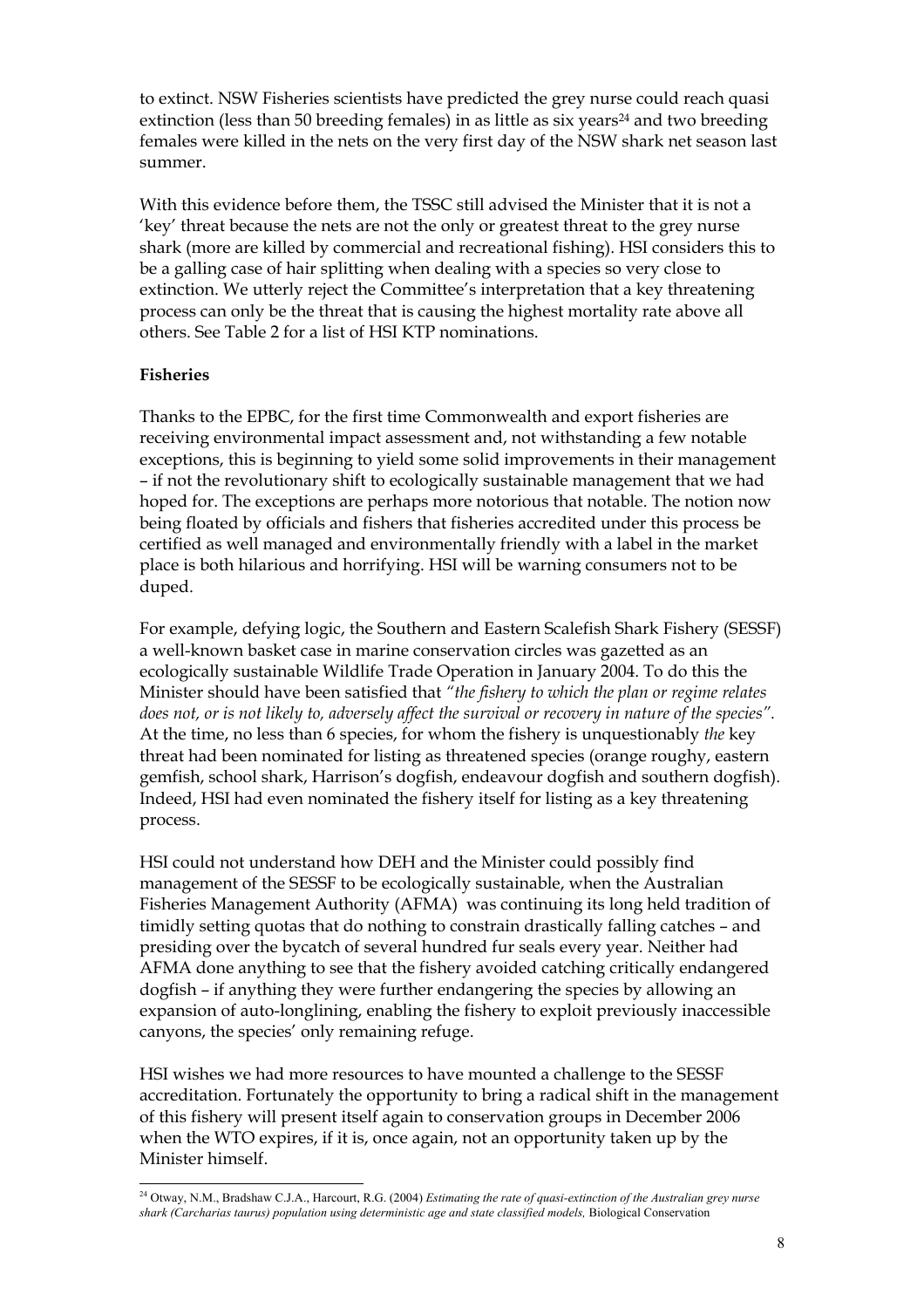HSI is currently mounting a challenge to the Minister's declaration that the Southern Bluefin Tuna (SBT) Fishery is an ecologically sustainable Wildlife Trade Operation, and things look set to get very heated in the Commonwealth Administrative Appeals Tribunal. Here the Minister does not argue that the stocks are badly overfished. There is no getting around the fact that Australia's SBT scientists say the parental biomass has been reduced to 5% of the level it was in the 1960s and has less than a 10% chance of recovering. Instead, the Minister claims his hands were tied because Australia has no choice but to allow its industry to fish the entire grossly unsustainable quota that is handed down by the international Commission for the Conservation of Southern Bluefin Tuna (CCSBT) and that has remained unchanged since 1989! This is an argument for which HSI can find no legal basis. We should also note that a motion from the Australian Democrats to disallow the accreditation of the Fishery is not likely to be supported by the ALP, just in case they think our grumpiness does not also extend to them.

# **Protection Poorly Implemented and Undermined**

We have discussed the lack of various listings at length– because it is a crucial aspect of the legislation. If nationally important biodiversity components are not on an EPBC list, the Commonwealth can do little to protect it. But the way the EPBC is being implemented, even those biodiversity treasurers that are listed remain at risk.

Ecological communities such as Cumberland Plain woodland in the Sydney basin, the first ever ecological community protected by the Commonwealth[25,](#page-19-0) is still facing potential extinction by "death of a thousand cuts".

Blame for this could be laid on the general inability of environment impact legislation to deal effectively with cumulative impacts of many small actions, but there is more that could be done to grapple with the cumulative impact problem through the EPBC. For example, Cumberland Plain woodlands deserve a set of the Administrative Guidelines of the type that DEH might normally issue, to explain what will be considered significant impact upon such an MNES trigger. For Cumberland Plain woodlands, such guidelines should state that clearing of any of the paltry 5% of habitat type remaining, would be considered "significant" and no clearing applications would be approved. Cumberland Plain woodlands certainly deserve a grossly overdue a Recovery Plan, but it seems that neither Commonwealth nor the NSW Government have seen fit to fulfil their statutory obligations in this regard.

The experience of Cumberland Plain woodland highlights the general problems with the EIS processes. There is in fact a crisis in regard to the implementation of environmental impact assessment procedures under the EPBC.

Another prime example of a commendable protective measure undermined, comes in the shape of the grey-headed flying-fox. HSI mounted an exhaustive campaign to see this much maligned and controversial species given its due protection under the EPBC and a successful listing was achieved in 2001. Our win was short lived for soon after DEH published Administrative Guidelines to explain how the listing would

<span id="page-19-0"></span>l 25 Cumberland Plain woodland listed as endangered in 1997 on the *NSW Threatened Species Conservation Act 1995* and in 1998 on the *Commonwealth Endangered Species Protection Act 1992* both as a result of a joint nomination from Humane Society International and the Australian Conservation Foundation.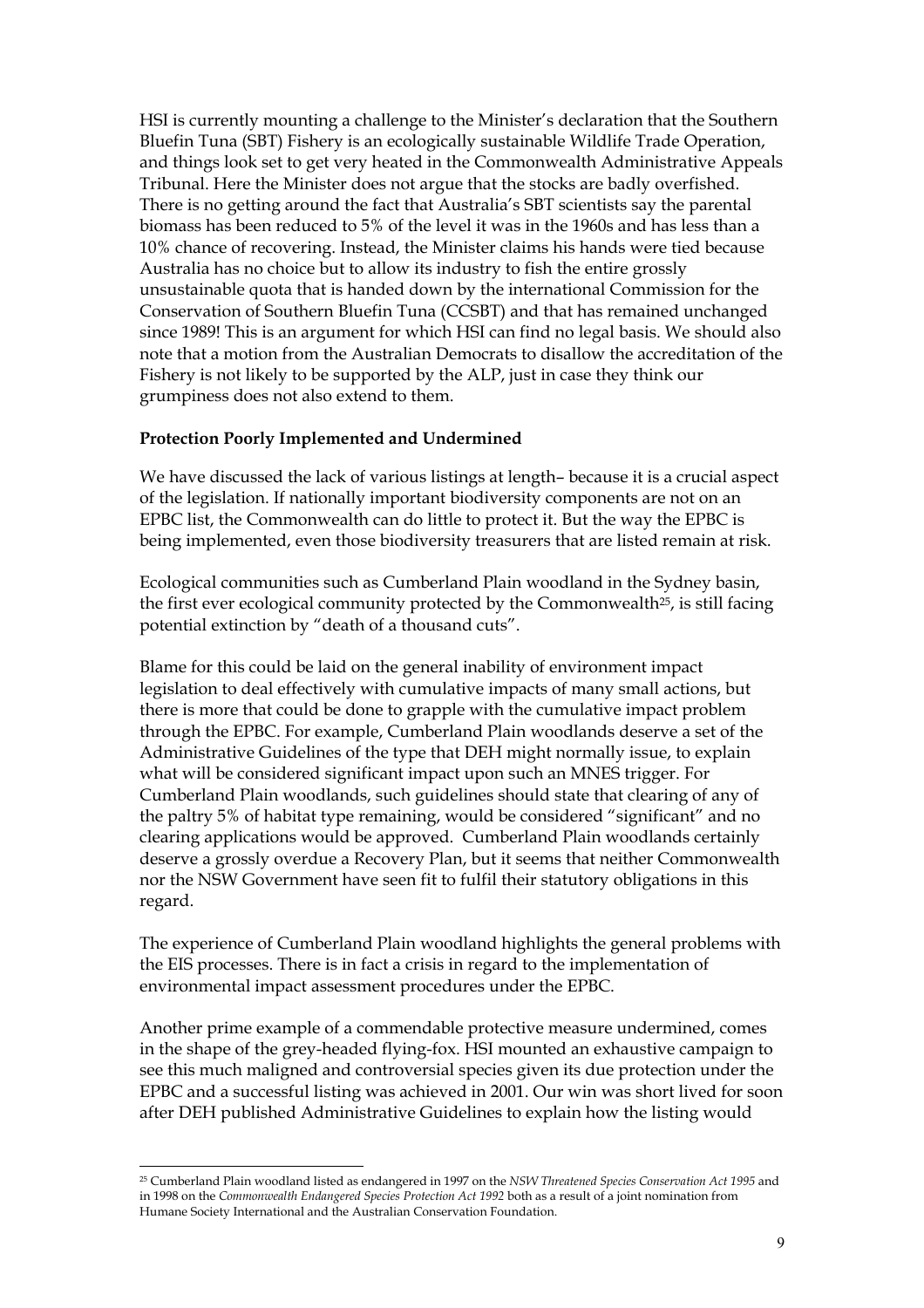take effect. These guidelines stated that 1.5%of the population could still be shot without requiring a referral, and would not be considered a significant impact. Effectively sanctioning continuation of a key threat to the species, the Guidelines also completely ignored the well known reality that permits given to trigger happy fruit farmers were not being enforced by state authorities, so that numbers of flying foxes permitted to be killed were routinely exceeded.

HSI appealed the guidelines in the Federal court, gaining a win, with the help of the EDO and Barrister Chris McGrath. That win will hopefully ensure that no current or future Minister will attempt to pre-empt, in the public arena, what is a significant impact. Although HSI won this case, the Federal Court Judge still required us to pay our own costs, which amount to approximately \$40,000.00. The Department had to redraft the Guidelines to advise farmers that they needed to make *their own decision* as to whether their actions are having a significant impact and need to make a referral.

Then there are the Administrative Guidelines that are ignored even by the Department that published them. DEH published Administrative Guidelines for the endangered south eastern mainland population of tiger quolls in 2004, which stated that 1080 aerial baiting programs in the vicinity of tiger quoll habitat will be considered likely to cause significant impact and be treated as a controlled action. Since they were issued, there have been at least three referrals for aerial baiting that would impact tiger quoll habitats, yet the Minister has not declared them controlled actions. We are sure that there are many other occasions when referrals simply don't happen

For example, DEH recently concluded that a proposed 1080 baiting program for the Singleton Training Area and the Bulga Coal Mine in NSW will not be deemed a "controlled action" even though the program involves aerial 1080 baiting, dropping 21 baits per km. So much for the Guidelines. HSI is currently developing a KTP nomination for 1080, and will consider what legal actions might be possible to oppose such programs in the future.

HSI also understands that DEH is currently developing Administrative Guidelines for land clearing, but holds out no serious hope that they might be applied in a manner that will conserve biodiversity under threat.

One particularly glaring example of the EPBC not being properly enforced, are the failure to enforce the Australian Whale Sanctuary in Antarctica against Japanese whaling. HSI is currently in the Federal Court to try and injunct the Japanese Whaling company concerned.

# **National Biodiversity Priorities Starved of Funds**

If DEH were not so grossly under-funded, perhaps the waiting lists would not be so long, the thresholds for protection would not be set unassailably high, recovery plans would be developed and the critical habitats of critically endangered species would not be subject to such extreme levels of triage.

DEH have barely enough resources to keep the impact assessment provisions of EPBCA going – Part 3 - the front end of the EPBC Act. They have paltry funds with which to chase compliance and no education program to let landholders know of their conservation responsibilities and legislative liabilities. It is little wonder then that the discretionary 'back end' of the EPBCA - the biodiversity provisions in Part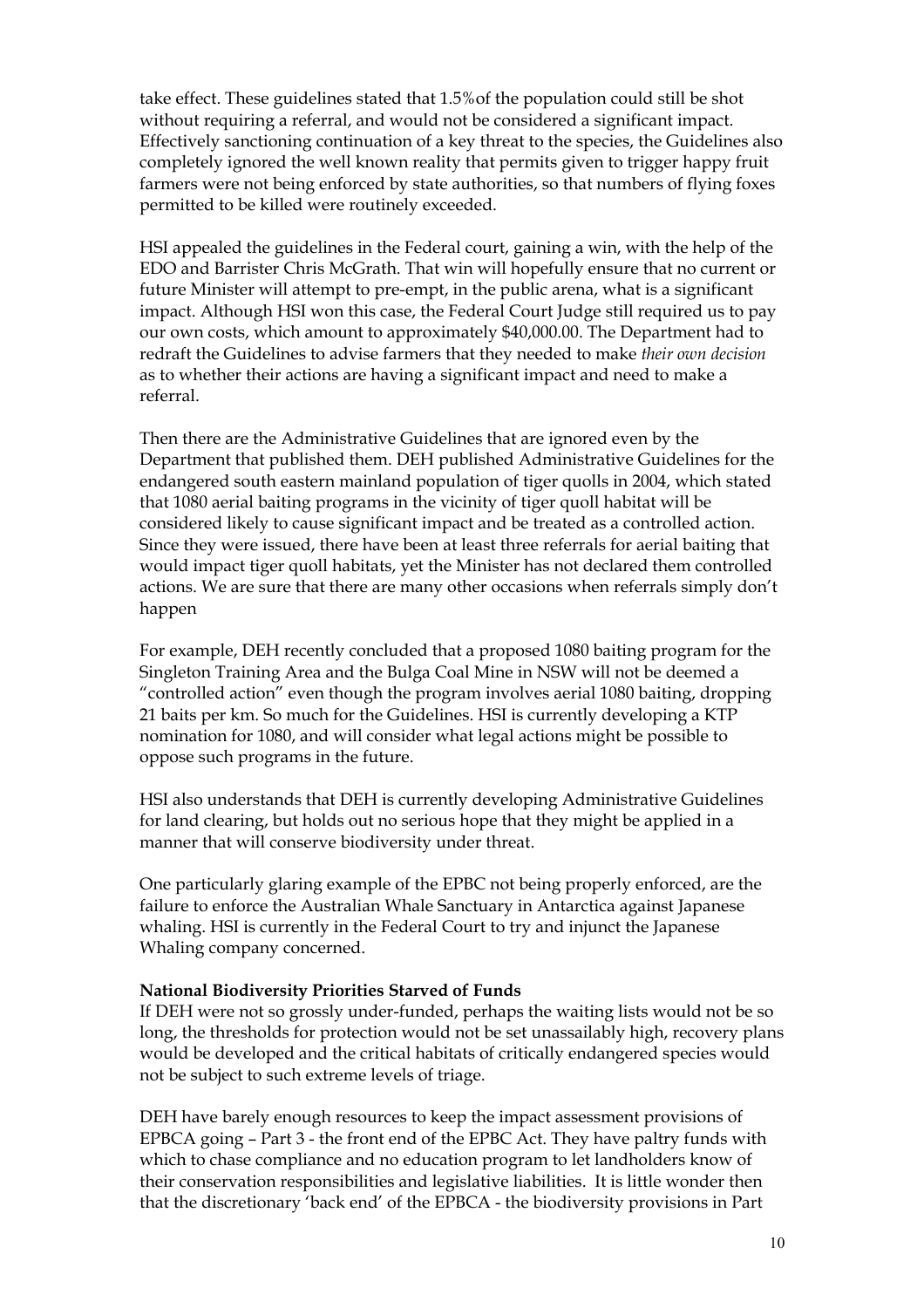12, 13 and 14 - are being completely neglected. No wildlife conservation plans have been published, no bioregional plans have been developed, no covenants for critical habitat exist, only one conservation agreement has been concluded, and recovery plans are still missing for species and ecological communities listed 7 years ago.

The Government will say that they are spending up big on the environment and it's true that billion dollar slush funds are available for regional 'bottom up' environmental protection through NHT and NRM. But crucially, DEH itself is starved of its own funds to give protection for 'top down' national biodiversity priorities. The divisions of DEH dealing with wildlife, threatened and migratory species and wetlands are all operating on a shoe string. They've no capacity and resources to influence other parts of DEH, let alone to go to a local government and suggest a bioregional plan or to a landholder and suggest a conservation agreement. Recovery planning, for instance, is sadly neglected and it is now alarming to hear that the Government is considering abandoning this approach – without having an effective replacement.

The Act was supposed to be the big stick held in reserve while the Government negotiated recovery plans and other agreements with state governments and landholders lubricated by technical and financial support. This should have been – and should be – the cornerstone of NRM and NHT funding.

Frustratingly the sections of DEH that are engaged in NHT/NRM programs, and wrestling with DAFF and local interests over expenditure, seem quite unwilling or unable to insist on biodiversity outcomes being inserted into these 'bottom up' regional plans – let alone into the attached investment plans. Just like Landcare and NHT1 before it, NHT2 is turning into the largest rolling pork barrel this country has ever seen – careering across the Australian landscape devoid of strategic direction and control, spending a large proportion of the national environmental budget to limited discernable effect.

# **Don't Get Grumpy, Get Even**

To try and turn things around, HSI knows we need to be more than just grumpy. HSI has taken several matters to the Federal Court<sup>26</sup> and the Commonwealth Administrative Appeals Tribunal<sup>27</sup>, and are likely to increase legal actions of this type in the future. We have also been engaged in the New South Wales Administrative Appeals Tribunal and the Victorian Supreme court for the protection of the grey-headed flying foxes.

HSI has also given the Coalition Government several solid and constructive proposals to tackle Australia's biodiversity head on and effectively.

#### **"Future Proofing Australia"**

l

With an eye on the proceeds from any third Telstra sale, HSI gave the Coalition Government, in early 2004, a major proposal to "*Future Proof Australia*["28.](#page-21-2) Although

<span id="page-21-0"></span> $^{26}$  HSI vs. Kyodo Senpaku Kaisha Ltd (Japanese Whalers) 2004

HSI vs. Minister for Environment and Heritage (2003) (rey-headed flying-fox)

<span id="page-21-1"></span><sup>27</sup> HSI vs. Minister for Environment (2005) (southern bluefin tuna)

Tasmanian Conservation Trust and HSI vs. Minister for Environment and Heritage (brushtail possums in Tasmania and bennett's wallabies and Tasmanian pademelons on Flinders Island 2000 28 *Future Proofing Australia, A proposal incorporating the establishment of a National Conservation Action Program, a*

<span id="page-21-2"></span>

*National Conservation Farm Program, and a National Environmental Information and Auditing Commission,* 2004, prepared by Humane Society International and the Tasmanian Conservation Trust (S. Brown,, M. Kennedy, A. Graham, and N. Beynon).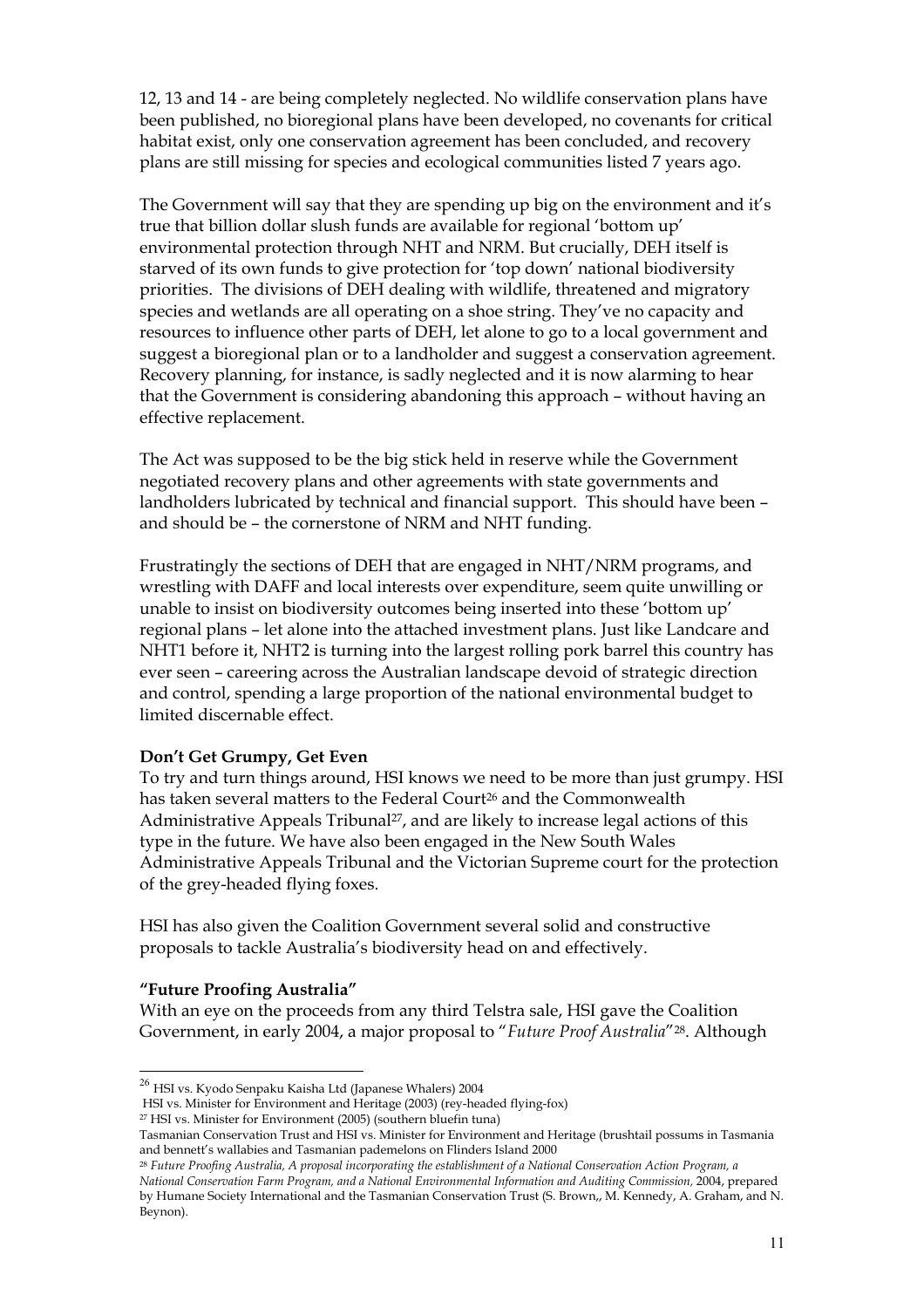HSI and the NFF appear to have been gazumped by the Treasurer in allocating funds from the sale of Telstra to a new Future Fund to meet past governments' failure to provide for government public servants' pension payments (though new talk of a rural fund to pacify the Nationals may provide some leeway for stewardship funding). Wherever the funds are sourced from, we have recommended a multi billion dollar investment over the next 15 years to secure Australia's biodiversity assets through a *National Conservation Action Program*, a *National Conservation Farm Program* and a *National Environmental Information and Auditing Commission*. The National Biodiversity Alliance has similarly called for a *New National Biodiversity Initiative[29.](#page-22-0)*

HSI envisages a new national biodiversity program with the financial and political stature of the *National Action Plan for Salinity* and the *National Water Initiative*. It is clear that existing NRM programs do not necessarily nor primarily serve biodiversity conservation priorities. Australia's needs a major new program specifically dedicated to conserving national and international biodiversity priorities.

Our *Future Proofing* proposal includes a suite of biodiversity conservation initiatives and programs that would give purpose and direction to future mass expenditure in the environment. The programs would be underpinned by a generously resourced DEH, to fully implement the EPBC.

The proposal includes a stewardship fund, as there seems to be an emerging consensus that this is the way to go in engaging landholders in Australia. In our proposal, such a delivery mechanism is driven by focused and effective policy, programs and initiatives as advocated by the Productivity Commission, and would not become yet another aimless pork-barrelling exercise like Landcare and NHT before it.

To help avoid this, HSI proposes the new national biodiversity program be steered by committee of expert professionals from the biodiversity conservation field and be subject to an independent auditing body.

We have also recommended DEH be given resources to set up regional offices around the country so landholders and the swarms of NHT facilitators can find out what should be done to conserve biodiversity in their property and community and meet their EPBC obligations to protect Matters of National Environmental Importance. This is an absolutely essential next step for implementation. Frustratingly, we have learnt the hard way that these swarms of NHT-funded state officials and NRM facilitators are simply not doing their job. Someone has to get out there and actually tell landholders what their responsibilities and liabilities are – with a mandate to offer genuine assistance to the willing and genuine persuasion to the recalcitrant.

#### **EPBC Watch Dog**

l

We also think that the conservation movement needs to get serious about making the EPBC work. The national conservation movement has failed to engage fully and effectively in EPBC implementation, and is largely uneducated about the significant potential powers and very broad national reach of the Act, despite the excellent and

<span id="page-22-0"></span>*<sup>29</sup> Proposal for a New National Biodiversity Initiative Securing Australia's Nationally Important Biodiversity and Ecosystem Services. National Biodiversity Alliance (NBA) 2004*